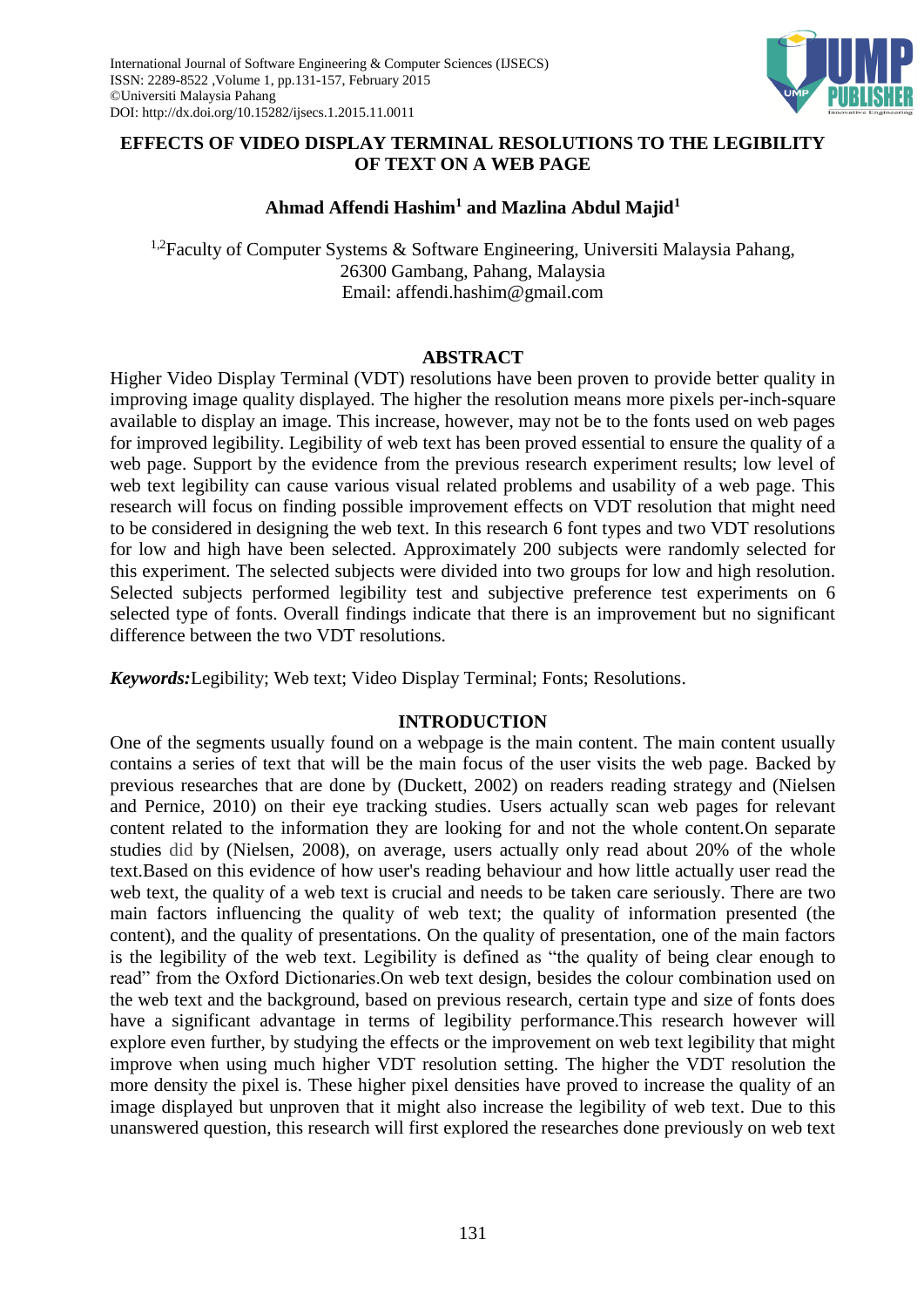legibility, followed by presenting the design of the experiment used in this research and finally followed by presenting the results, discussion and conclusion of this research.

## **WEB TEXT LEGIBILITY**

On this segment, the researches done previously on web text legibility, focussing on fonts characteristics will be explored. Based on the previous researches, there are four font characteristics that have been the main focus on text legibility studies. First is the type of fonts, serif and sans serif. Second is the category of fonts, fonts design for on-screen viewing and fonts designed for printed materials. Third is the design of the fonts itself, that are focussed on descenders, ascender, counter, baseline and x-height. Finally, the font size that has proven to influence the legibility will be presented in this section.

# **FONTS ON LEGIBILITY**

Recent research suggests that choosing the right font size and type of fonts can affect the legibility of a webpage. On font size, the conclusion is simple, the larger the font size used, the better the legibility is. However, too large font size might introduce readability problem, such as, a necessary to scroll the web page just to read the whole text. On type of fonts, the legibility is influenced by the characteristics or design of the fonts. Characteristics of the fonts are, serif and sans serif, and the category of fonts, which are fonts design for printed materials and fonts design for on-screen viewing.

# **A. SERIF VERSUS SAN SERIF**

Serif and sans serif are the two main categories of fonts design. Serif fonts have curls or an extra stroke at the end of each letter. Typefaces or fonts that do not have serifs are called sans serif. Figure 1 illustrates the difference between serif and sans serif fonts.



Figure 1. Serif and Sans Serif font

There are a few researcher focusing in this area. The most recent research is done by (Soleimani and Mohammadi, 2012). They investigate the effects of font selection on comprehension and information recalling. Their research result however did not indicate any significant advantage between the serif and sans serif fonts. (Banerjee, Majumdar, and Pal, 2011) however, have found serif fonts are more legible than sans serif fonts. Banerjee et al. have proved that, based on individual reading performance, selected on their study indicates that, serif fonts performance is significantly better compared to sans serif fonts. (Moret-Tatay and Perea, 2011) in their study on, lexical decision experiment on serif and sans serif fonts, have concluded a different results.They have suggested that, sans serif fonts are the best font to be used for on screen text.There are some more researchers who have concluded different results based on their studies. (Erdogan, 2008) found Verdana (sans serif) font is better compared to Times New Roman (serif) and Courier New (monotype) font. While (Arditi and Cho, 2005) have discovered that, visual acuity for the serif fonts is better than sans serif fonts due to extra space required for the serif. Based on the results of the previous researcher, the results are still inconclusive whether serif or sans serif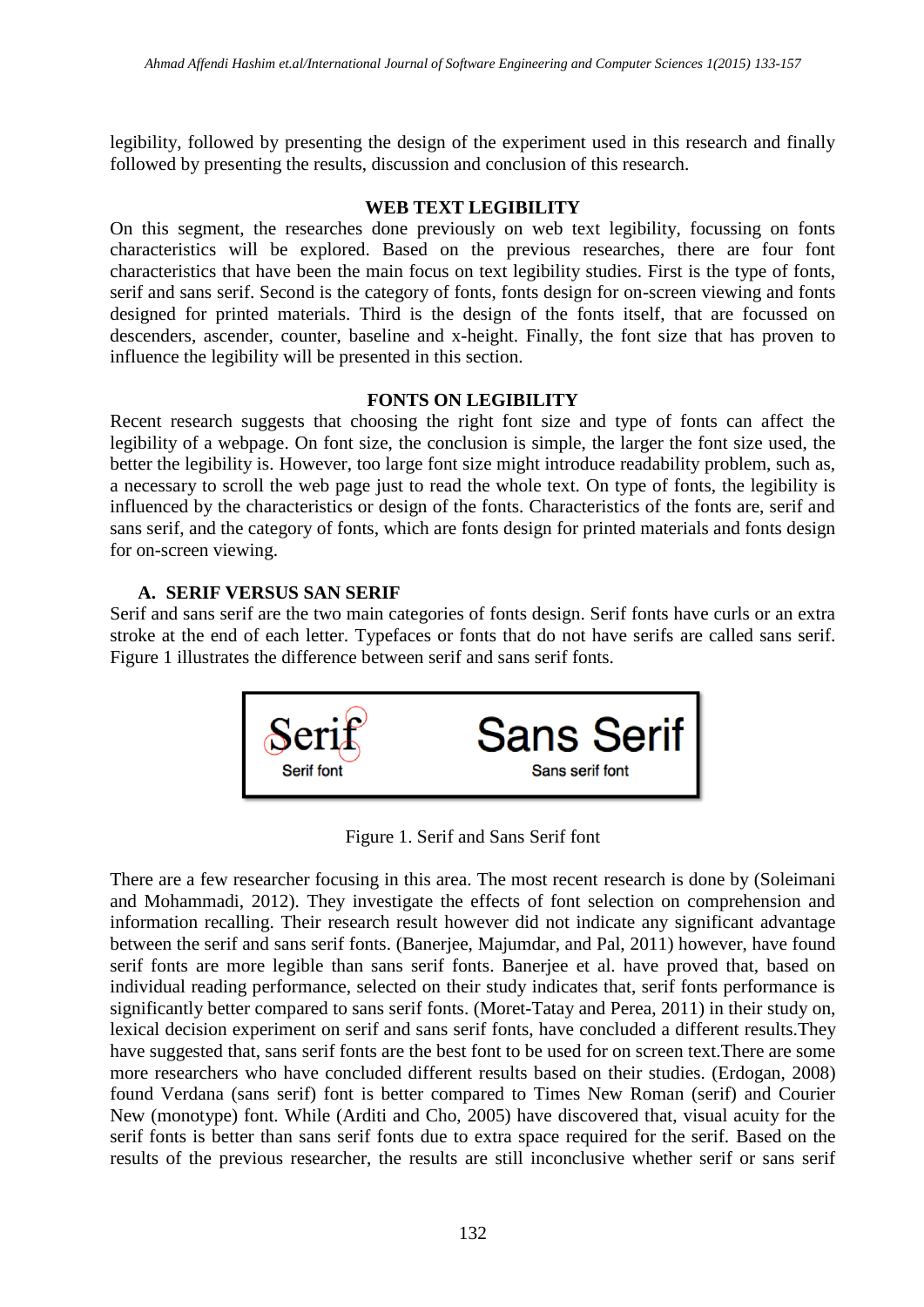fonts actually have a significant legibility advantage or not. Previous researches also does not indicate any evidence that VDT resolutions could improve or shows any significant advantage between serif and sans serif fonts.

#### **B. ON-SCREEN FONTS VERSUS PRINTED FONTS**

Most of the fonts are actually designed and optimized to be viewing either on screen or in printed materials. Fonts design for on screen viewing, is enhanced to increase the readability level when viewing on screen. A clear enhancement made to the fonts designed for on screen viewing is the x-height of the font. According to (Boyarski,Neuwirth, Forlizzi, and Regli, 1998) and (Poulton, 1965), x-height of a font is proved to have influenced the legibility level. The larger x-height means, the taller the font is. Fig. 2 shows the difference between Verdana (font designed for on screen viewing) and Times New Roman (font designed for printed materials) with both on 10 point (pt) in size.

| come see the play look up is cat not my | come see the play look up is cat not my and dog      |
|-----------------------------------------|------------------------------------------------------|
| and dog f0r you to the play look up is  | f0r you to the play look up is cat not my and dog    |
| cat not my and dog for you to come      | for you to come see look up come you the $p\ Q\ $ is |
| see look up come you the pl@x is cat    | cat not my see dog for to and is cat not co-e see    |
| not my see dog for to and is cat not    | the play look up my and dog for you to dog for       |
| casse, see the play look up my and dog  | come see the play look up is to cat not my and       |
| for you to dog for come see the play    | you                                                  |
| look up is to cat not my and you        |                                                      |
|                                         |                                                      |
|                                         |                                                      |

Figure 2. Verdana (Left) and Times New Roman (Right) on 10 pt

Recent researches on the type of fonts have also proved that, x-height that is different for each type of fonts, is found to be significantly influencing the legibility. (Camnalbur and Mutlu, 2011) who did review on typography have found out that the Arial font which has higher x-height compared to Times New Roman does have an advantage in terms of size.

(Beymer, Russell, and Orton, 2008) in their study using eye-tracking technique, has proved the Georgia font which was designed for clarity for on-screen viewing is 7.9% faster on reading time compared to Helvetica which was designed for signage. (B. S. Chaparro, Shaikh, and Chaparro, 2006) did studies on the legibility of 6 selected fonts.Based on their experiment on character identification, indicate that, Verdana does have advantages compared to Times New Roman. Explicitly mention, the Times New Roman font is found to be more confused with both letters and other symbols based on the result of their character identification experiment. (Sheedy, Subbaram, Zimmerman, and Hayes, 2005) experiment result also agrees with the findings on more recent researchers.On their studies on 4 types of fonts have found out that, fonts designed for on-screen viewing is more legible compared to fonts specifically designed for printed. (Weisenmiller, 1999), on p. 81 research results however, does indicate the advantages of on-screen fonts but not significant.

# **C. COMPARISON BETWEEN TYPE OF FONTS**

Besides the aesthetic designs or the shape of characters that influence the legibility of the fonts, x-height, ascender, descender and character spacing also influence the legibility level of a font. X-height is basically is a height of character "x" in a font that determined the height or how tall the characters in a font.The higher the x-height makes the characters become larger and thus more legible. Besides the x-height, ascender and descender also influenced the legibility level of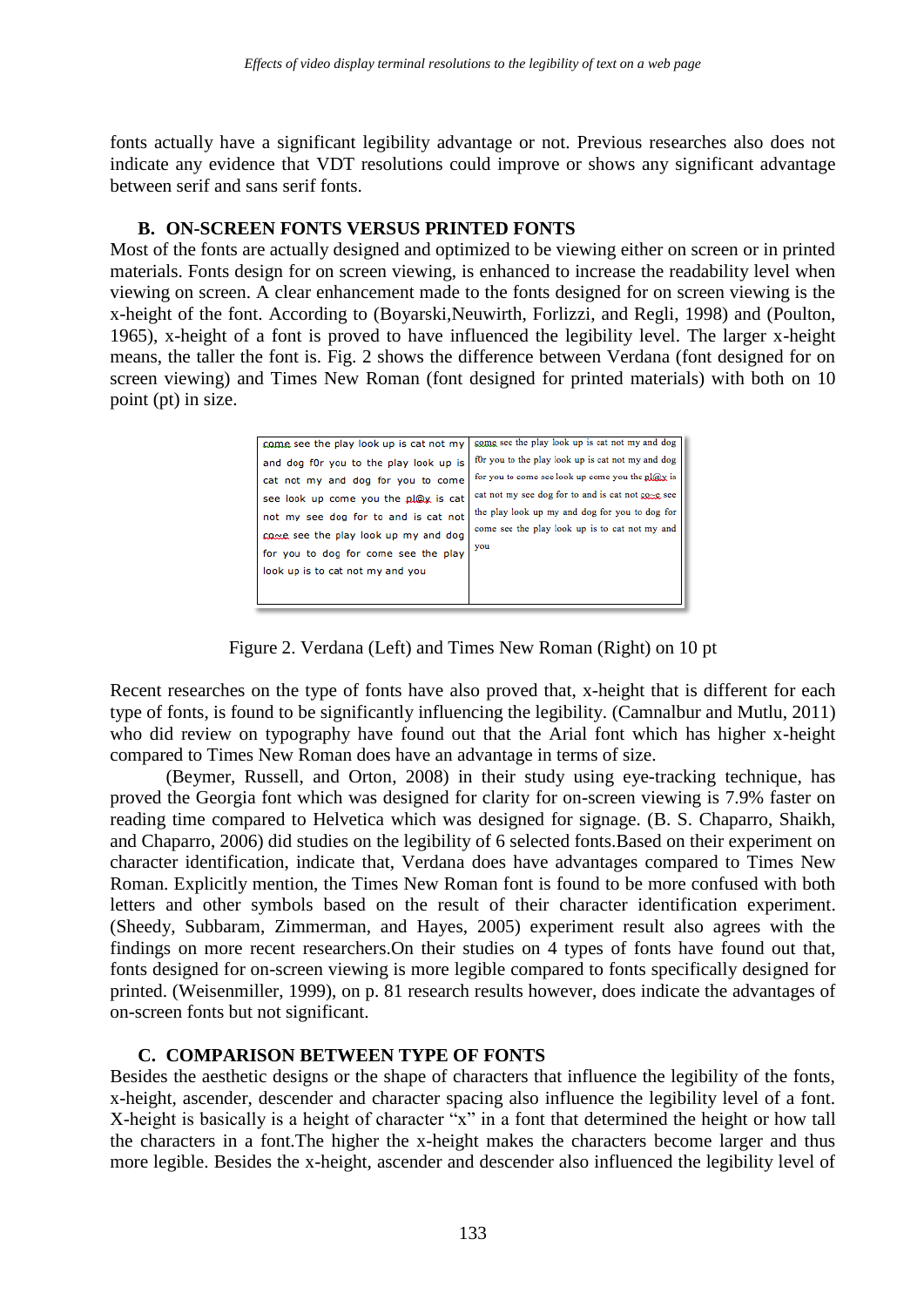a font. (V. M. Subbaram, 2004), on p. 198 has proved that ascender and descender do improve legibility.Meanwhile, on the characters spacing, the larger the space between the characters the more distinctive the characters are.Recent study conducted by (Ou, Sun, Huang, and Ronnier Luo (2014), and Hojjati and Muniandy (2014) also agree with character spacing influence the level of legibility. Fig. 3 illustrates the x-height, ascenders and descenders that are found in the font.



Figure 3. Illustrations on x-height, descenders and ascenders

As a conclusion, the x-height, descenders, ascenders and characters spacing does determine the legibility of a fonts. Table 1 shows the recent research done on fonts legibility and recommended fonts for optimum legibility.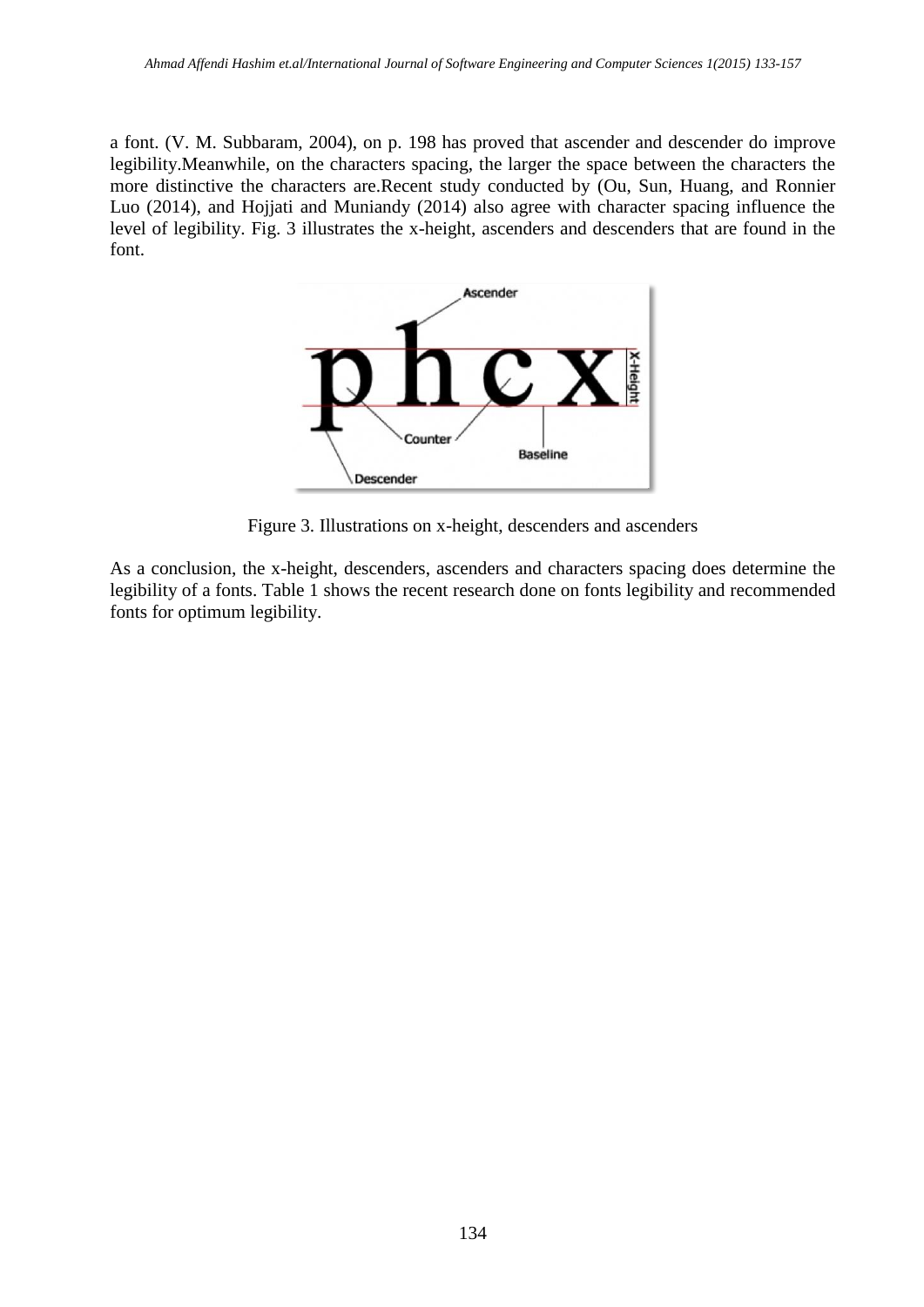| Research                                           | <b>Fonts Tested</b>                                                                            | Most                      |
|----------------------------------------------------|------------------------------------------------------------------------------------------------|---------------------------|
|                                                    |                                                                                                | Recommended<br>Fonts      |
| (Hill and Scharff, 1997)                           | Arial, Courier New, and                                                                        | <b>Times New</b>          |
|                                                    | <b>Times New Roman</b>                                                                         | Roman                     |
| (Yager, Aquilante, and<br>Plass, 1998)             | Swiss, and Dutch                                                                               | <b>Swiss</b>              |
| (Boyarski, Neuwirth,<br>Forlizzi, and Regli, 1998) | Georgia, Times Roman, and<br>Verdana                                                           | Georgia, and<br>Verdana   |
| (Bernard and Mills, 2000)                          | Arial, and Times New<br>Roman                                                                  | Arial                     |
| (Bernard, Liao, and Mills,<br>2001)                | Arial, Verdana, Georgia,<br>Times New Roman.                                                   | Aria, and<br>Verdana      |
| (Bernard, Lida, Riley, and<br>Janzen, 2002)        | 8 fonts including Verdana,<br>Arial, Times New Roman<br>and Courier New                        | Verdana                   |
| (V. M. Subbaram, 2004)                             | Verdana, Arial, Georgia, and<br><b>Times New Roman</b>                                         | Verdana                   |
| (Sheedy et al., 2005)                              | Arial, Georgia, Times New<br>Roman, and Verdana                                                | Verdana                   |
| (Mackiewicz, 2006)                                 | 10 fonts including Verdana,<br>Times New Roman, and<br>Arial                                   | Gil Sans                  |
| (B. S. Chaparro, Shaikh,<br>and Chaparro, 2006)    | Cambria, Constantia, Corbel,<br>Candara, Calibri, Consolas,<br>Times New Roman, and<br>Verdana | Consolas, and<br>Cambria  |
| $(Li$ and Suen, 2010)                              | 15 fonts including Times<br>New Roman, and Arial                                               | <b>Times New</b><br>Roman |
| (Ali, Wahid, Samsudin, and<br>Idris, 2013)         | Georgia, Verdana, Times<br>New Roman, and Arial                                                | Georgia, and<br>Verdana   |
| (Hojjati and Muniandy,<br>2014)                    | Times New Roman, and<br>Verdana                                                                | Verdana                   |

Table 1. Recommended fonts based on previous research results

# **D. FONT SIZE**

Font sizes do influence greatly on legibility. Proven by the previous research result, the larger the size of fonts the more legible it is. (V. M. Subbaram, 2004), on p. 200 revealed that larger font was usually more legible than smaller font.However, (C. B. Mills and Weldon, 1987) research indicate that, font that too large might slow down the reading speed since the user has to scan a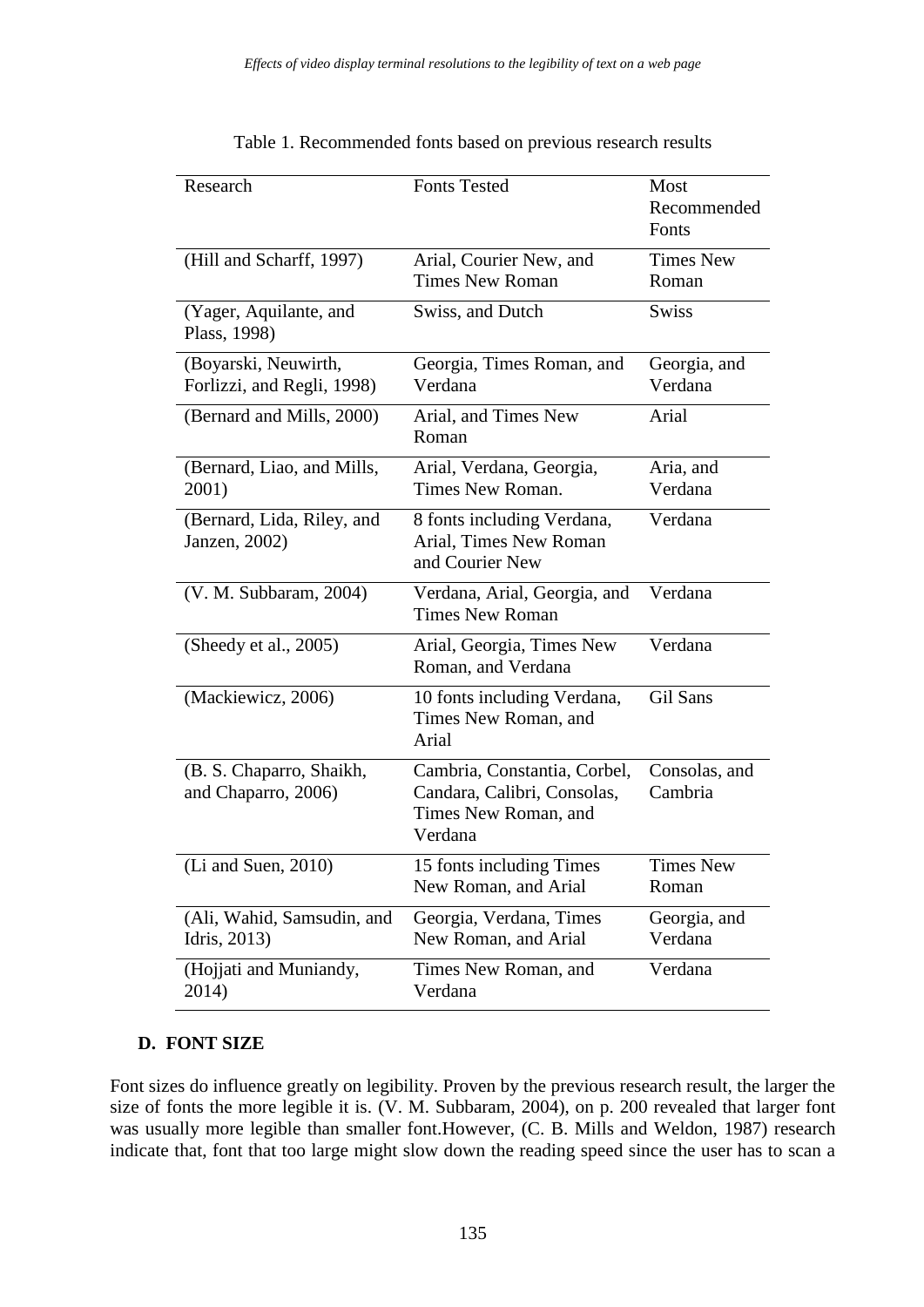larger area to acquire the same amount of information.Eye tracking studies done by (Beymer et al., 2008) have proved that, sweeping time does increase for large font types, therefore slowing the reading speed. This effect is also found in (Beymer, Russell, and Orton 2005) research on the effect of line length on reading.On the other hand, Beymer et al. research result however indicates that, although the small font is reducing the sweeping time. It is however increasing the fixation time compared to a larger font size.Based on (Bernard et al., 2002), (Bhatia, Samal, Rajan, and Kiviniemi, 2011), and (Ivory, and Hearst, 2002) researches, they indicated that font size at least 12 pt is the best suited for the web page.Table 2 below summarizes the studies that have been conducted on font size.

| Researches                                 | Font<br>sizes<br>tested             | Recommended font size                                |
|--------------------------------------------|-------------------------------------|------------------------------------------------------|
| (Bernard and Mills, 2000)                  | 10pt, and 12pt                      | 12pt                                                 |
| (Bernard et al., 2002)                     | 10pt, 12pt, and<br>14 <sub>pt</sub> | 12pt                                                 |
| (Beymer, Russell, and Orton,<br>2008)      | 10pt, 12pt, and<br>14 <sub>pt</sub> | 14 <sub>pt</sub>                                     |
| (McCarthy and<br>Mothersbaugh, 2002)       | 8pt, and 10pt                       | No significant difference                            |
| (Bernard, 2003)                            | 10 $pt$ , 12 $pt$ , and<br>14pt     | No significant difference                            |
| (V. M. Subbaram, 2004)                     | 8pt, 10pt, 12pt,<br>and 14pt        | At least 10pt, 14pt is the<br>most legible           |
| (Kim, Min, Subramaniyam,<br>and Cho, 2014) | 8pt, 10pt, and<br>12pt              | No significant difference<br>10 $pt$ , and 12 $pt$ . |

Table 2.Recommended font size based on previous research results

# **VIDEO DISPLAY TERMINAL RESOLUTION AND FONTS ON WEB TEXT LEGIBILITY**

On the previous section, researches done previously on legibility of web text on fonts selections and properties have been presented.However, improvement on legibility based on the effects of VDT resolution has yet to be discovered. This research will try to discover; 1) If there is an improvement in readability if higher resolution VDT use and 2) Does there any changes required to the existing guidelines, necessary to ensure the legibility of web text?.Based on the previous researches, legibility does influence by the type of fonts and font size used.However, visual improvement achieved by the higher VDT resolutions might improve the legibility and therefore influence the web designers in choosing fonts and or the font sizes used in their web design.This can be very significant, because the quality of a website or web applications might be decreased if usage of the current guideline might be not suitable for higher resolutions.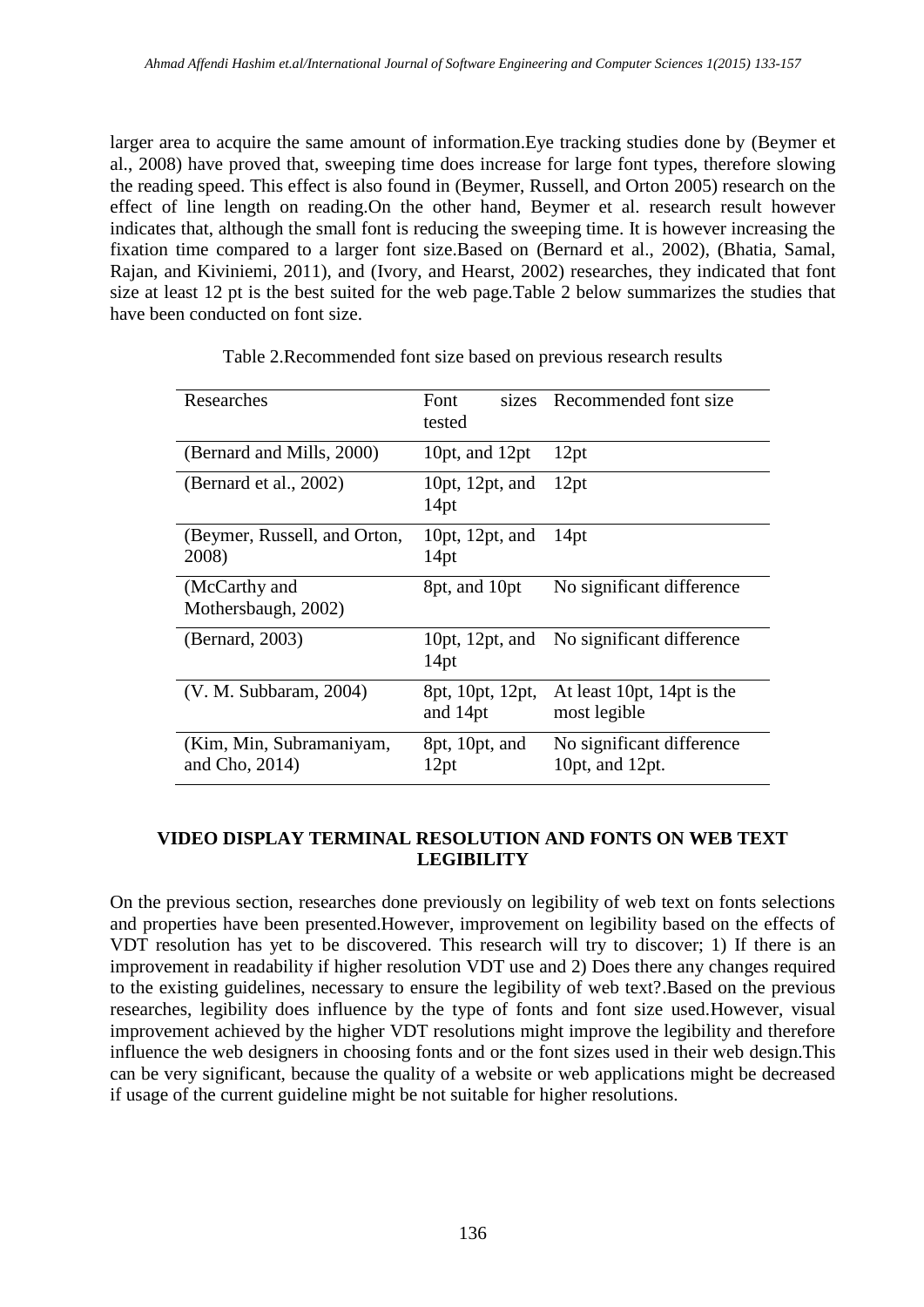## **EXPERIMENT DESIGN**

This section will discuss the materials and method used in this research experiment. The experiment for this research consists of 2 tests; 1) Legibility test and 2) Subjective preference test. In the legibility test, the selected subjects performed a task-based test. The test requires the selected subjects to read a text displayed using the selected fonts and fonts sizes and count how many words that have spelling error. On the subjective preference test, mental workload is assessed to explore the comfortable level for each fonts and font sizes. In the following sections, the detail information on the subjects, display instruments and the resolution used, and typefaces and font sizes used is presented.

## **SUBJECTS**

All subjects were recruited randomly from the student population at Politeknik Sultan Haji Ahmad Shah (POLISAS).Below are the criteria of the subjects used in this research experiment;

- Age group: 18-32 years
- Have normal vision or corrected to normal vision.
- Know and used to browse the Internet.

All subjects are assured to have no class or activity for the next two hours to ensure they were not rushing or pressure to complete the experiments due to the tight timeline.

## **DISPLAY INSTRUMENTS AND RESOLUTION USED**

To ensure the accuracy of the experiments, a set of single model displays or VDT were used. Below is the specification of the VDT used;

- VDT type: Liquid Crystal Display (LCD)
- VDT model: ThinkVision L2440p
- VDT viewable image size: 24-inch

To see the effects of VDT resolution, two resolutions sizes were chosen in this experiment. Table 4 showing the two resolutions used and its pixels per inch (PPI).

| Resolution |                  | Monitor Size Pixel per Pixel |            | per           |                                       |
|------------|------------------|------------------------------|------------|---------------|---------------------------------------|
|            | Width<br>$(w_n)$ | Height<br>$(h_p)$            | $(d_i)$    | inch<br>(PPI) | inch<br>square<br>(PPI <sup>2</sup> ) |
| High       | 1920             | 1080                         | $24$ -inch | 91.79         | 8425                                  |
| Low        | 1280             | 1024                         | $24$ -inch | 68.30         | 4664.89                               |

## **TYPEFACE AND FONT SIZES**

Based on previous researches. Many researchers are not just comparing legibility performance between each font but also the category or type of fonts such as, serif versus sans serif, and based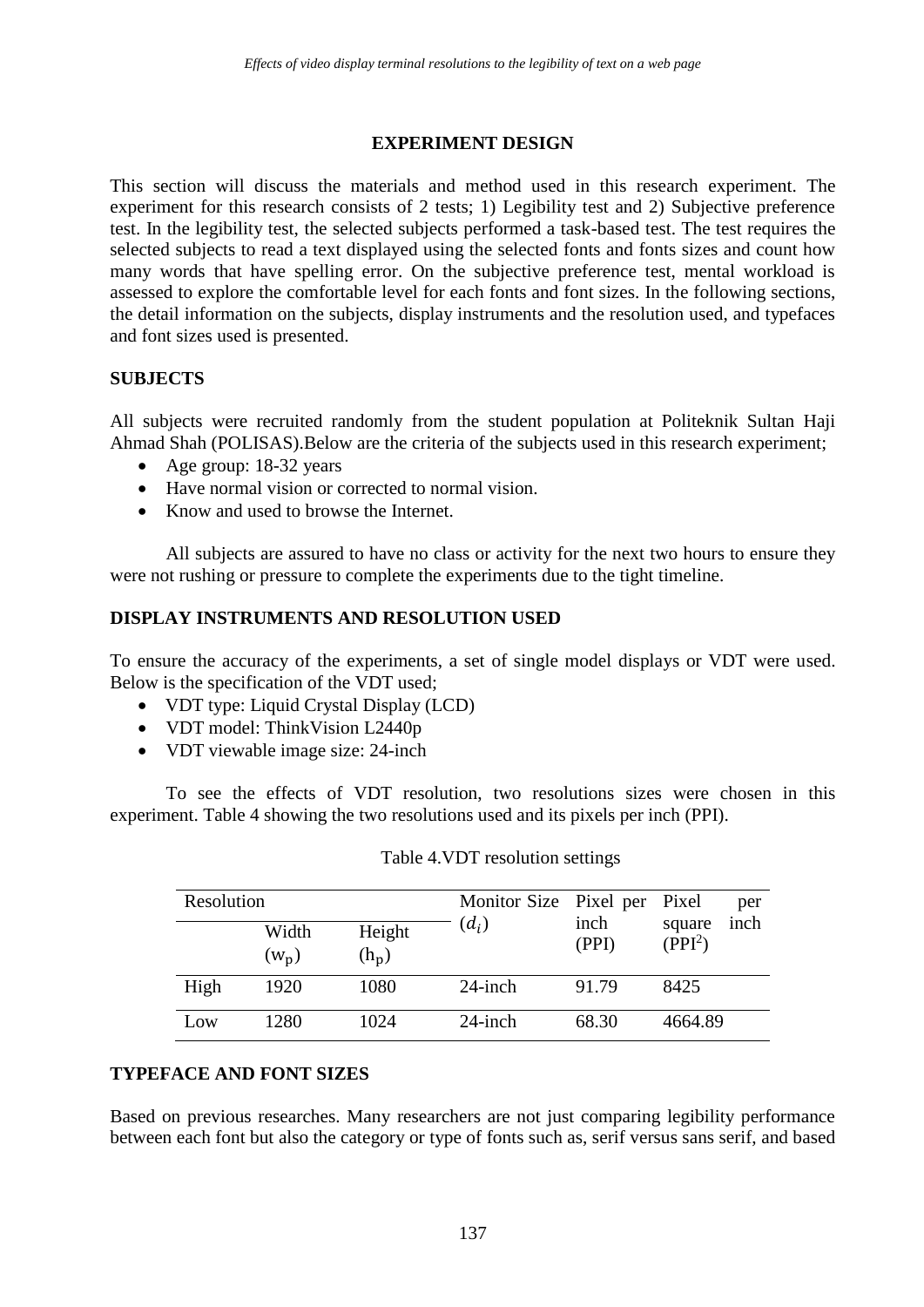on its intended design, fonts designed for printed materials versus fonts design for on-screen viewing. In this research, 6 fonts have been chosen. Table 5 shows the chosen fonts.

| Serif                               | Sans-Serif                          |
|-------------------------------------|-------------------------------------|
| $+$ Courier                         | $+A$ rial                           |
| *Georgia                            | *Calibri                            |
| +Times New Roman                    | *Verdana                            |
| +Fonts design for printed materials | *Fonts design for on-screen viewing |

Table 5.Fonts used in the experiments

Based on Table 5, each category or type of fonts has 3 types of fonts. The serif has Courier, Georgia and Times New Roman while sans serif have Arial, Calibri and Verdana. To investigate the effects of fonts designed for on-screen viewing versus fonts designed for printed materials, the fonts designed for on-screen viewing have Calibri, Verdana and Georgia while fonts designed for printed materials have Courier, Arial and Times New Roman.

Based on previous research, most of the researchers suggest the use of fonts sizes at least 10 pt. Since the high VDT resolution used, the higher resolution could be able to display the fonts sharper on much smaller fonts. Due to this assumption, in this research, will be using font size from 3 pt to 14 pt.

The objective of the experiment is to study the legibility level of web text using the all fonts and font sizes selected in the scope of this research and its effect when viewing on high and low resolution.To achieve the objectives, all fonts and font sizes selected in the scope of this research will be used for displaying text on the VDT.The text used in the experiment is designed using Wilkins Rate of Reading Test text and seeded with random number of words contains error.Wilkins Rate of Reading Test text was chosen because, the text is designed to be visually stressful but at the same time minimizing the linguistic challenge ((Wilkins, Jeanes, Pumfrey, & Laskier, 1996)). Based on the previous research, the quality of web page is highly depending on the level of easily scan able web text (Morkes and Nielsen (1997)) and based on the definition of legibility presented on previous section, the text used then seeded random number of words that contains spelling error. Fig. 4 illustrates the example of text used in this research.

> Come 5ee the play look up is cat not my and dog for you<br>to the 9lay look up is cat not my and dog for you to<br>come see look up com@ you the play is cat not my see<br>dog for to and is cat not come see the play look up my<br>and d the play look up for is not my you to and dog cat look to

Figure 4.Wilkins Rate of Reading Test text seeded with random words that has spelling error

In Fig. 4, the Wilkins Rate of Reading Test text is seeded with random number of words with the spelling error.The subjects are required to read the whole text and trying to find and count how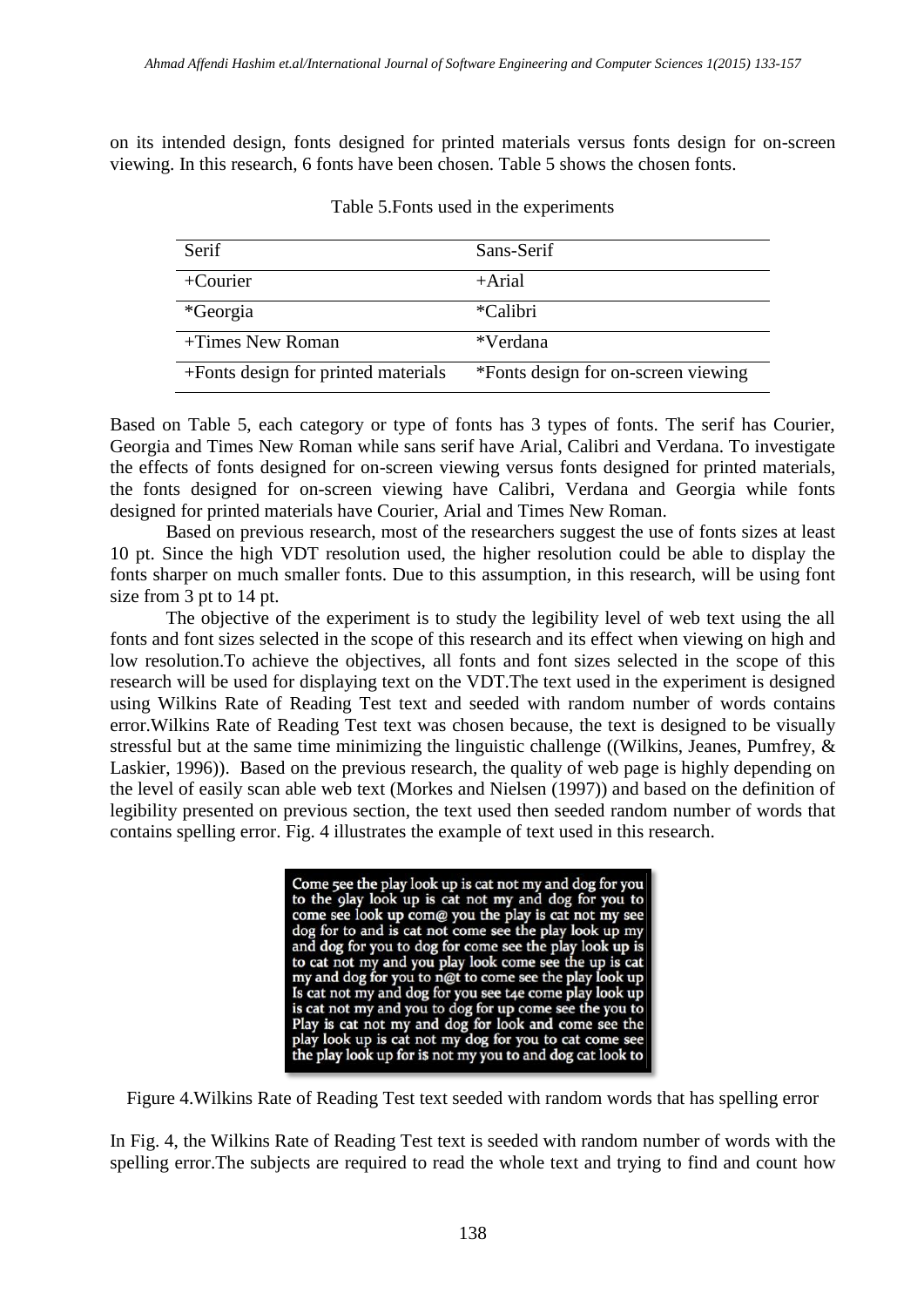many words that have spelling error. The number of words that have spelling errors that found by the subjects is compared with the actual value and the percentage is calculated. The more near the value of the actual value means the more legible the text is.

#### **EXPERIMENT PROCEDURE**

Two sets of experiments will be done using high and low resolution as the experiment setups. Each experiment will consist about 100 subjects. Before each experiment, subjects were given a brief introduction about the experiments. The subjects then told to sit as comfortable as they please while reading the experiments instructions. They were also asked, tried not to change their sitting position when they start the experiment.

Each font and font sizes will be tested using test text designed for this research. The subjects read the text and evaluated the legibility for each fonts and font sizes by answering two questions. The first one will be collecting the number of words with the spelling error that they found - legibility test. Second question is about how comfortable it is when they perform the legibility test - subjective preference test. On legibility test, there are 5 sets of text and randomly use in the whole experiment.

On this experiment, 6 typefaces will be tested. Each subject is firstly presented a list of characters string design by using the font that is about to be tested with different font sizes (Fig. 5). The subjects are then asked to read the whole string and chose the smallest font size that they think legible enough to read.

Based on the selected font size. The legibility test and subjective preference test will begin and the text is presented using the selected font size and the font that are going to be tested. On this experiment, the colour combination will be set to white colour background with black colour text.



Figure 5. Series of text presented with different font sizes

This experiment method will be repeated using the high and low resolution VDT setting. On this experiment, three hypotheses have been defined as follows;

- H<sub>0</sub>1: All types of fonts have equal legibility performance.
- $\bullet$  H<sub>0</sub>2: Sans serif and serif fonts have equal legibility performance.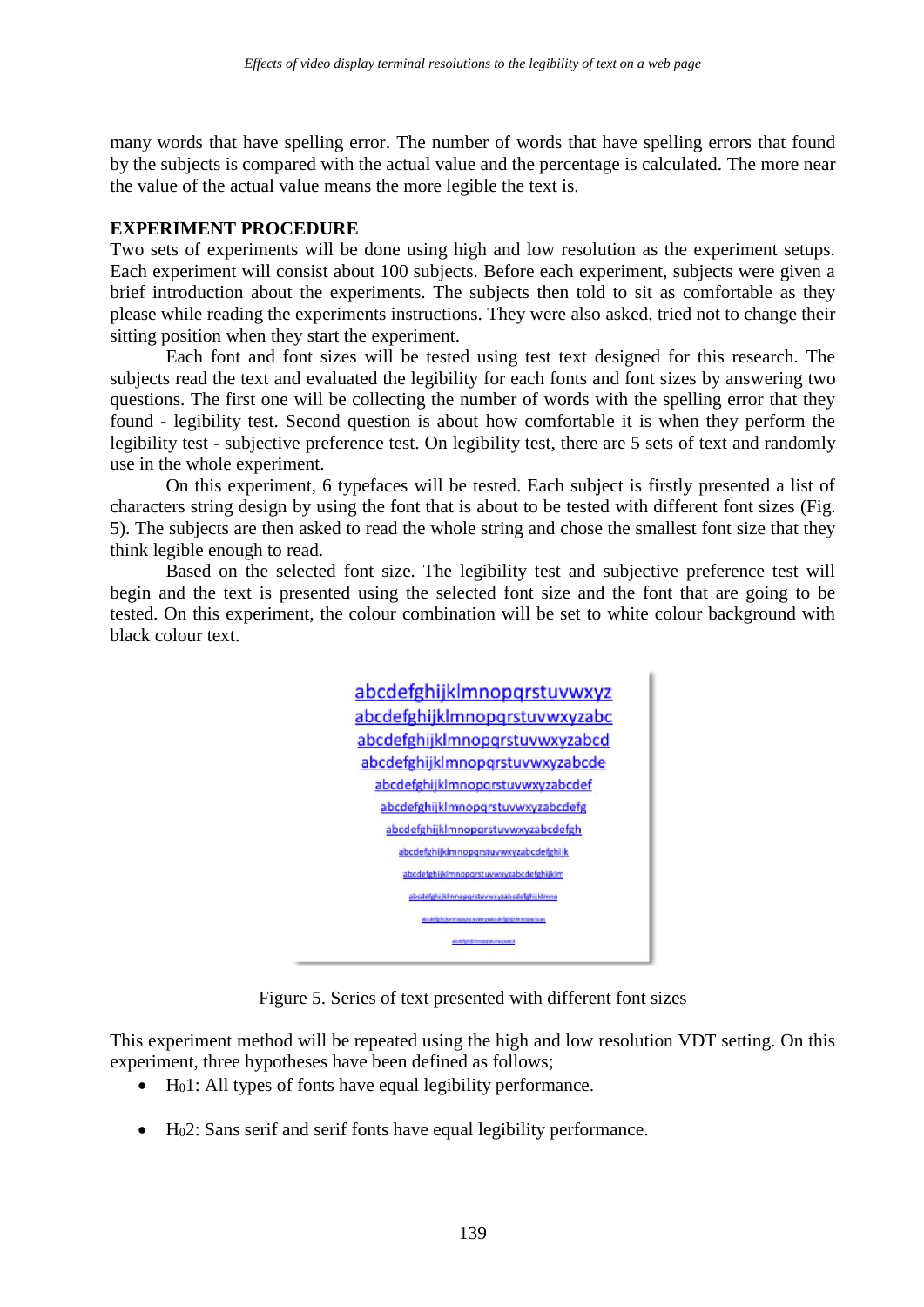$\bullet$  H<sub>0</sub>3: Fonts designed for printed materials and fonts design for on-screen viewing have equal legibility performance

## **RESULTS**

On the previous section, the design of this research experiment has been presented. In this section, detail analysis for each experiment will be presented in detail based on each VDT resolution.

## **LEGIBILITY ANALYSIS OF DIFFERENT TYPE FACES ON LOW RESOLUTIONS**

The resolution used in this experiment is 1280x1024 and using 24" VDT. As describe in experiment design section, the density of PPI<sup>2</sup> is 4665. Based on  $H_01$ , all fonts should show equal legibility performance.

Table 6 shows the mean and standard deviation from legibility test experiment. Based on the ANOVA results, Calibri (M=85.12%  $\pm$  17.476) is the best font followed by Arial, Verdana, Times New Roman, Georgia and Courier ( $M=66.67\% \pm 15.681$ ).

| Fonts                  | Mean $(\%)$ | <b>Std. Deviation</b> |
|------------------------|-------------|-----------------------|
| <b>Times New Roman</b> | 73.84       | 15.602                |
| Courier                | 66.67       | 15.681                |
| Georgia                | 70.77       | 21.640                |
| Arial                  | 83.27       | 14.574                |
| Verdana                | 79.29       | 16.682                |
| Calibri                | 85.12       | 17.476                |

Table 6. Mean and SD from legibility test experiment on low resolution

Further ANOVA analysis reveals a significance level of 0.05. A test result (p-value) higher than 0.05 will allow the null hypothesis fails to be rejected; otherwise it has to be rejected. Comparison for each font type has revealed that p-value (smaller than 0.001) therefore,  $H_01$  is rejected.

Table 7. Homogeneity test for each type of fonts in legibility test experiment on low resolution

| Fonts                  | Subset for alpha = $0.05$ |                             |       |
|------------------------|---------------------------|-----------------------------|-------|
|                        |                           | $\mathcal{D}_{\mathcal{L}}$ | 3     |
| Courier                | 66.67                     |                             |       |
| Georgia                | 70.77                     |                             |       |
| <b>Times New Roman</b> | 73.84                     | 73.84                       |       |
| Verdana                |                           | 79.29                       | 79.29 |
| Arial                  |                           |                             | 83.27 |
| Calibri                |                           |                             | 85.12 |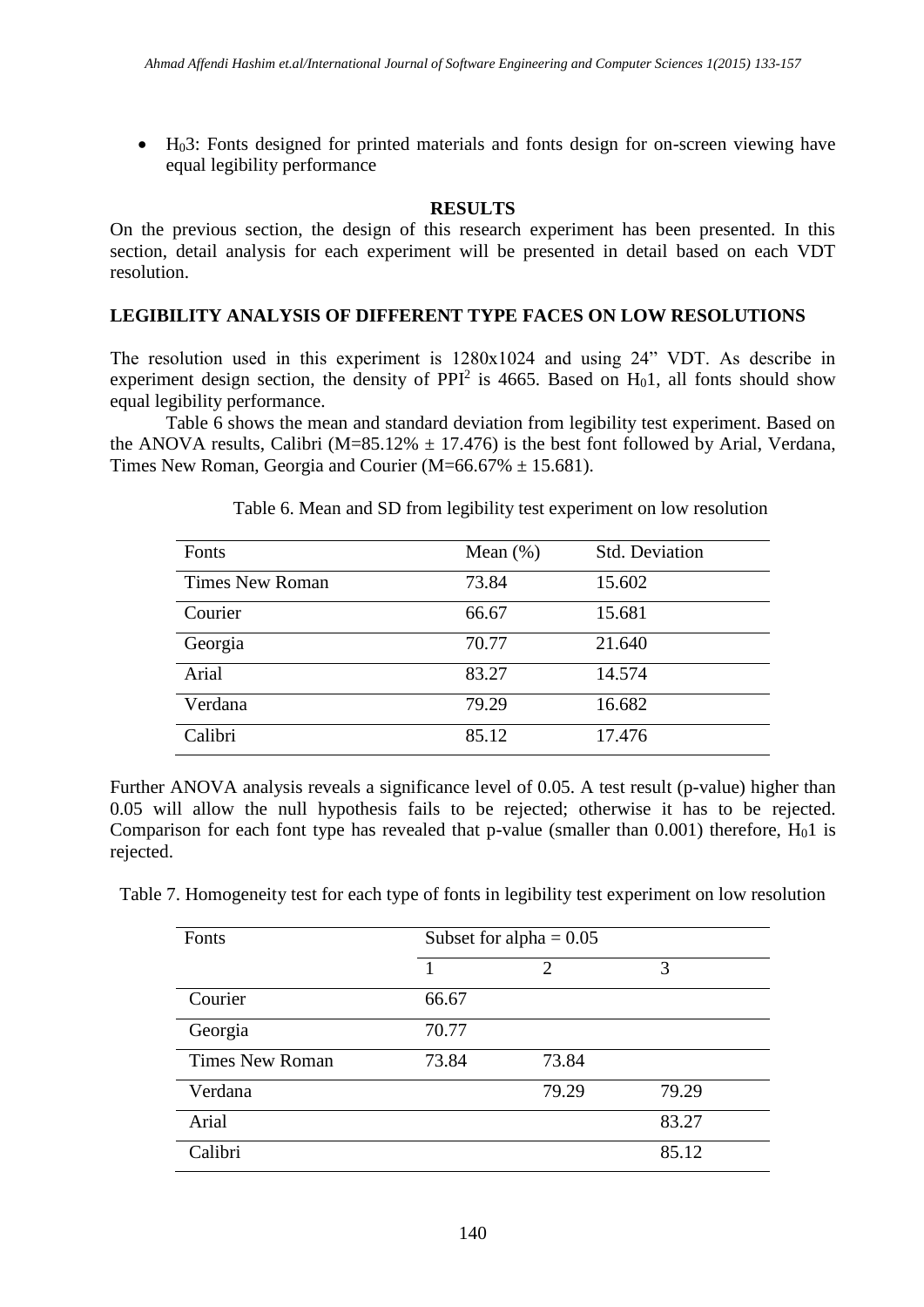Homogeneity test reveals that all the fonts used in this experiment divided into three subsets groups. Based on the results, the best legibility performance included Calibri (M=85.12%), Arial  $(M=83.27%)$  and Verdana  $(M=79.29%)$  while Times New Roman  $(M=73.84%)$  and Georgia (M=70.60%) and Courier (M=66.67%) proven to be a not-recommended font type. However, Times New Roman showed no significant difference with Verdana.

To validate the results further, subjects were asked about how they feel when reading the text using each font (subjective preference test experiment). By using the Likert-scale 1 (Very uncomfortable) to 5 (Very comfortable), the results reveal a p-value (0.028) that is again rejected the  $H<sub>0</sub>1$  hypothesis.

| Fonts                  | Mean | <b>Std. Deviation</b> |
|------------------------|------|-----------------------|
| <b>Times New Roman</b> | 2.66 | 0.853                 |
| Courier                | 2.82 | 0.769                 |
| Georgia                | 2.85 | 0.681                 |
| Arial                  | 2.85 | 0.800                 |
| Verdana                | 3.05 | 0.654                 |
| Calibri                | 2.70 | 0.789                 |

Table 8.Mean and SD from subjective preference test experiment on low resolution

In the subjective preference test experiment, Verdana (M=3.05  $\pm$  0.654) font proven to be the best fonts followed by Arial, Georgia, Courier, and Calibri, while the lowest subjective preference test score is Times New Roman ( $M=2.66 \pm 0.853$ ).

|  |  |  | Table 9. Homogeneity test for subjective preference test experiment for each type of fonts |  |
|--|--|--|--------------------------------------------------------------------------------------------|--|
|  |  |  |                                                                                            |  |

| Fonts                  | Subset for alpha = $0.05$ |                             |  |
|------------------------|---------------------------|-----------------------------|--|
|                        |                           | $\mathcal{D}_{\mathcal{L}}$ |  |
| <b>Times New Roman</b> | 2.66                      |                             |  |
| Calibri                | 2.70                      | 2.70                        |  |
| Courier                | 2.82                      | 2.82                        |  |
| Georgia                | 2.85                      | 2.85                        |  |
| Arial                  | 2.85                      | 2.85                        |  |
| Verdana                |                           | 3.05                        |  |

On the homogeneity test (table 9), the result reveals that all fonts have no significant difference except for Times New Roman ( $M=2.66$ ), which is the lowest while Verdana ( $M=3.05$ ) is the highest. However, all mean values, if rounded to nearest integer, are 3 (Normal) on the Likert scale.

By taking into consideration results from both experiments it is concluded that the best and recommended fonts are Calibri, Arial, and Verdana, while Courier, Georgia, and Times New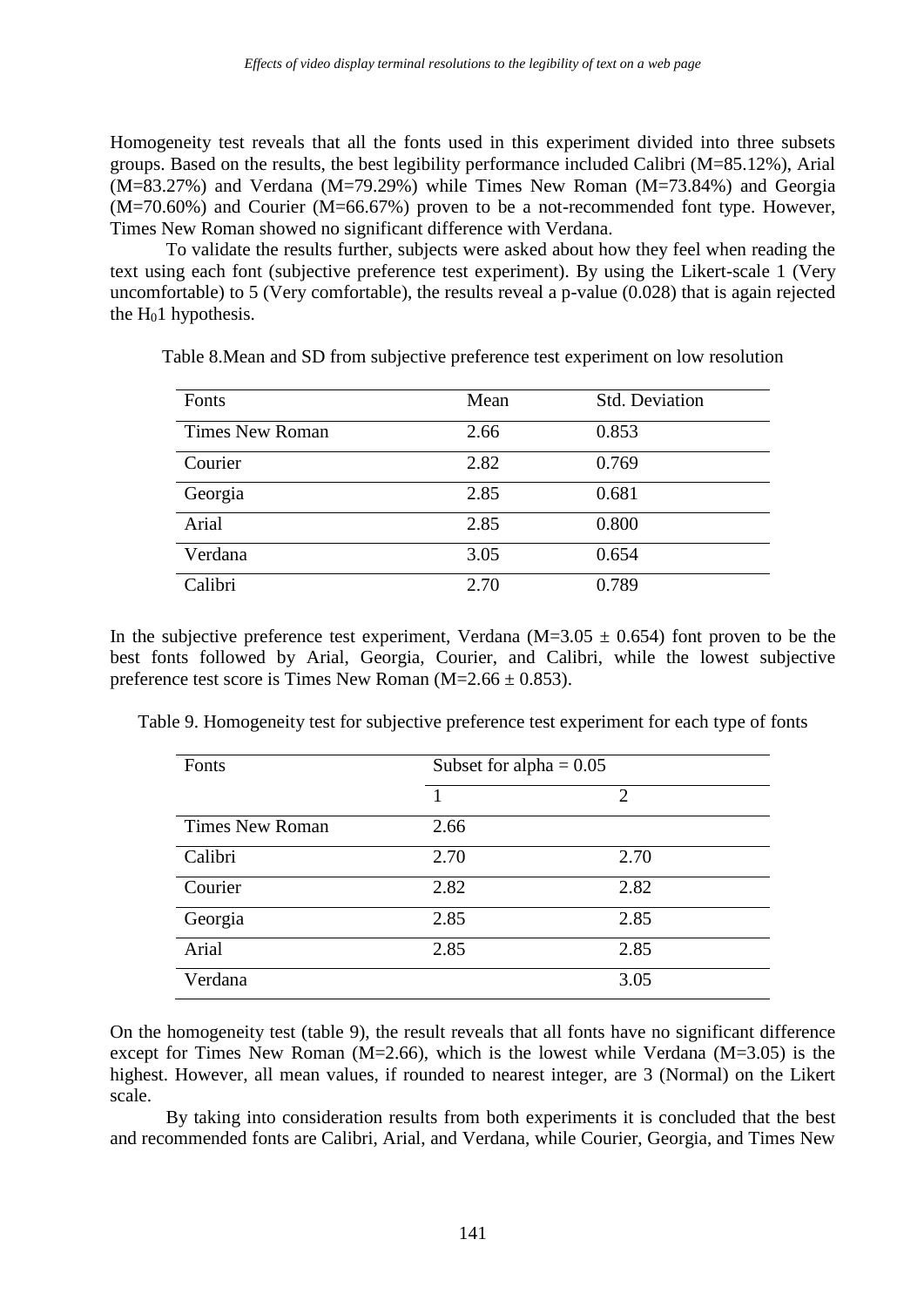Roman are the less recommended font types. Table 10 ranges from the less legible fonts to the most legible fonts and recommended fonts.

| Fonts                  |            |                                |                    |
|------------------------|------------|--------------------------------|--------------------|
| Courier                | <b>Not</b> | Recommended Less legible fonts |                    |
| Georgia                | Fonts      |                                |                    |
| <b>Times New Roman</b> |            |                                |                    |
| Verdana                |            |                                |                    |
| Arial                  |            |                                |                    |
| Calibri                |            |                                | Most legible fonts |

Table 10.Less legible fonts to the most legible fonts on low resolution

A comparison on a group of fonts, grouped by serif and sans serif fonts was done to investigate more on the characteristics of the fonts. A *t*-test analysis was performed on both legibility and subjective preference test experiments.

Table 11.Comparison between serif and sans serif fonts on low resolution

| Performance Measured                                          |           | <b>Serif Fonts</b> | Serif<br>Sans<br>Fonts |
|---------------------------------------------------------------|-----------|--------------------|------------------------|
| Legibility test experiment Means<br>(% )                      |           | 70.35              | 82.48                  |
|                                                               | <b>SD</b> | 18.091             | 16.407                 |
| Subjective preference test Means<br>experiment (likert scale) |           | 2.78               | 2.87                   |
|                                                               | <b>SD</b> | 0.770              | 0.759                  |

Table 11 shows the result of combining both legibility test experimental and subjective preference test experiment. A *t*-test analysis on legibility test experiment reveals a p-value (smaller than  $0.001$ ) smaller than  $0.05$ ; thus,  $H<sub>0</sub>2$  is rejected. Therefore for the result of legibility test experiment, it is recommended to use sans serif fonts ( $M=82.48\% \pm 16.407$ ) rather than serif fonts  $(M=70.35\% \pm 18.091)$ .

However, on subjective preference test experiment reveals a p-value (0.183) that is higher than 0.05, makes it  $H<sub>0</sub>2$  fails to be rejected. This therefore failed to see any significant difference between the serif (M=2.78  $\pm$  0.770) and sans serif (M=2.87  $\pm$ 0.759) fonts. By considering both results, it is recommended to use sans serif fonts for optimal legibility.

Besides serif and sans serif fonts classification, fonts are classified based on its usage. There are two mainly types of font usages, for printed materials and for on- screen viewing.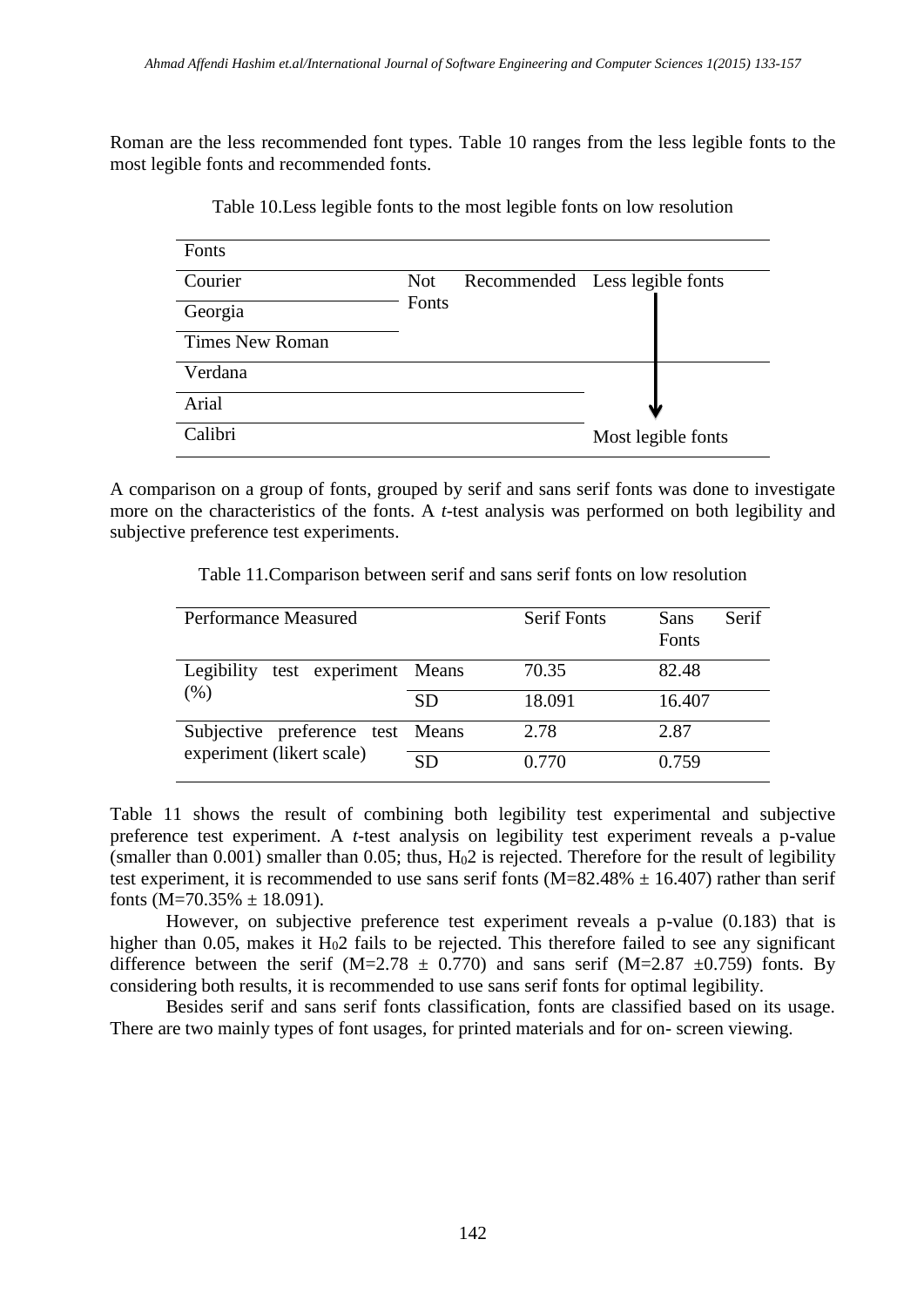| <b>Performance Measured</b>                       |            | Fonts Designed Fonts Designed<br>for<br>Materials | Printed for On-Screen<br>Viewing |
|---------------------------------------------------|------------|---------------------------------------------------|----------------------------------|
| Legibility                                        | test Means | 74.44                                             | 78.11                            |
| experiment $(\% )$                                | <b>SD</b>  | 16.697                                            | 19.558                           |
| Subjective<br>preference Means                    |            | 2.78                                              | 2.87                             |
| test experiment (likert- $\frac{1}{SD}$<br>scale) |            | 0.808                                             | 0.720                            |

Table 12. Comparison between fonts designed for printed materials and fonts designed for onscreen viewing on low resolution

Table 12 shows the results of combining both legibility test experimental and subjective preference test experiments for both types of font. On legibility test experiment, the result reveals a p-values  $(0.031)$  less than 0.05 therefore  $H<sub>0</sub>3$  is rejected. On subjective preference test experiment, the p-value  $(0.197)$  is higher than 0.05 and therefore  $H<sub>0</sub>3$  fails to be rejected. Statistically, fonts designed for on-screen  $(M=78.11 \pm 19.588)$  have a slight advantage over fonts designed for printed materials  $(M=74.44 \pm 16.697)$ .

Subjects were presented with a list of fonts with different sizes for each type of fonts tested. The subjects will then choose which font size is the smallest and legible enough to proceed with legibility test experiment of different typefaces.

Table 13: Mean and SD for font size on low resolution

| <b>Performance Measured</b> | <b>Means</b> | SD    |
|-----------------------------|--------------|-------|
| Fonts Sizes (pt)            | 9.54         | 2.370 |

Table 13 reveals the result for font size analysis. Based on the results, it is revealed that the recommended font size  $(M=9.54pt \pm 2.370)$  is minimum 10 pt.

## **LEGIBILITY ANALYSIS OF DIFFERENT TYPEFACES ON HIGH RESOLUTIONS**

The resolution used in this experiments is 1920x1080 using a 24" VDT. As described in experiment design section, the density of pixel per square inch is 8425, which is almost double the amount of pixel per square inch used for low resolutions. Based on  $H_01$  all fonts should have equal legibility performance. However, ANOVA results revealed that p-value (less than 0.001), thus rejecting  $H<sub>0</sub>1$ .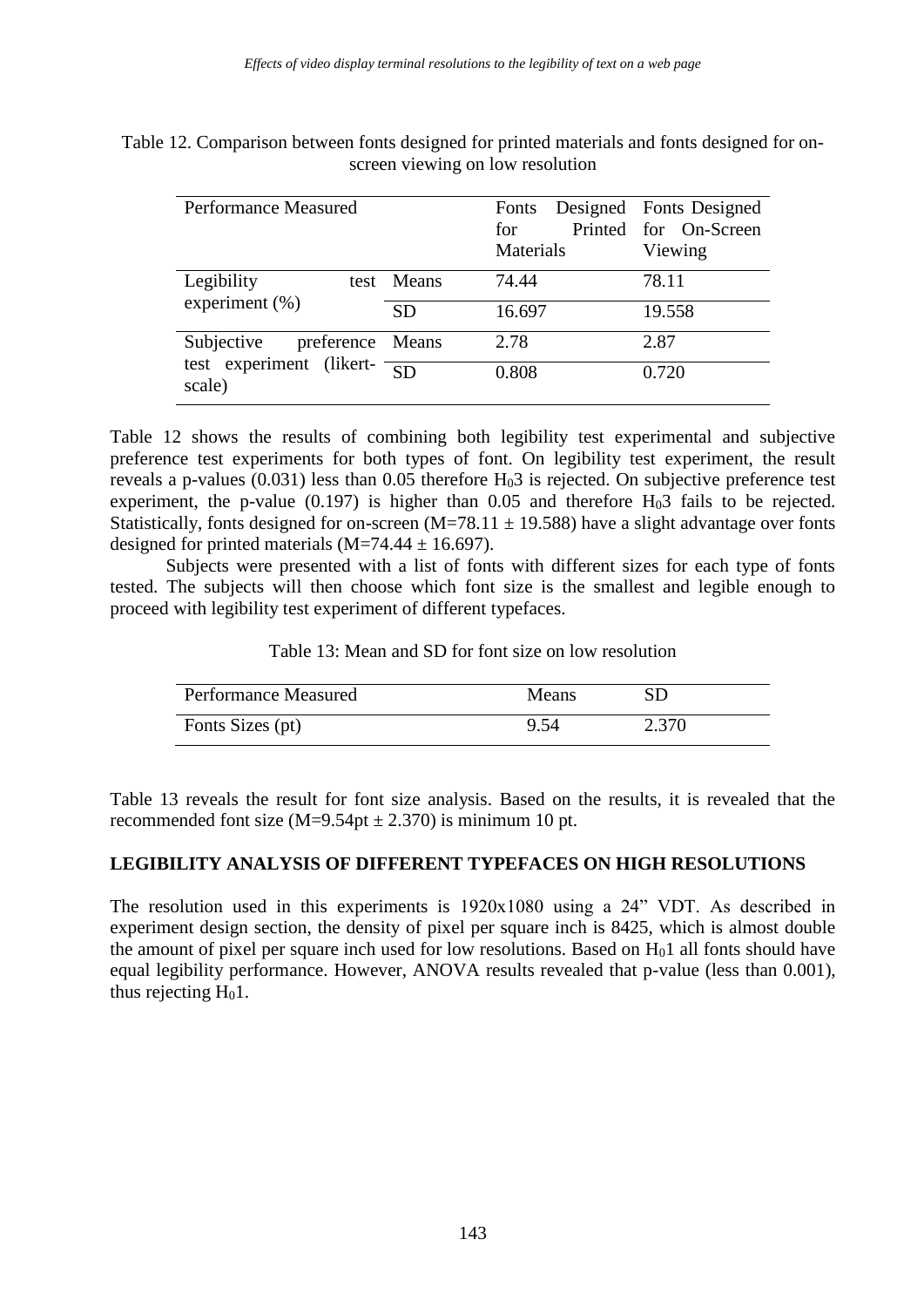| Fonts                  | Mean $(\%)$ | <b>Std. Deviation</b> |
|------------------------|-------------|-----------------------|
| <b>Times New Roman</b> | 72.41       | 13.305                |
| Courier                | 70.95       | 15.603                |
| Georgia                | 80.05       | 13.706                |
| Arial                  | 85.81       | 13.979                |
| Verdana                | 87.72       | 13.644                |
| Calibri                | 93.86       | 12.119                |

Table 13.Means and standard deviation from legibility test experiment on high resolution

Based in table 13, on legibility test experiment is the best while Courier (M=70.95%  $\pm$  15.603) font is the lowest legibility score. To determine the significant difference for each type of fonts, table 14 reveals the results from homogeneity test.

Table 14.Homogeneity test for each type of fonts on legibility test on high resolution

| Fonts                  | Subset for alpha = $0.05$ |                |       |       |
|------------------------|---------------------------|----------------|-------|-------|
|                        |                           | $\overline{2}$ | 3     | 4     |
| Courier                | 70.95                     |                |       |       |
| <b>Times New Roman</b> | 72.41                     |                |       |       |
| Georgia                |                           | 80.05          |       |       |
| Arial                  |                           |                | 85.81 |       |
| Verdana                |                           |                | 87.72 |       |
| Calibri                |                           |                |       | 93.86 |

A further homogeneity test revealed that the fonts are divided into 4 subsets. The results also clearly reveal that Calibri is the best font while Courier and Times New Roman are the less recommended fonts. For subjective preference test experiments, the results reveal a p-value  $(0.001)$  thus again rejecting H<sub>0</sub>1.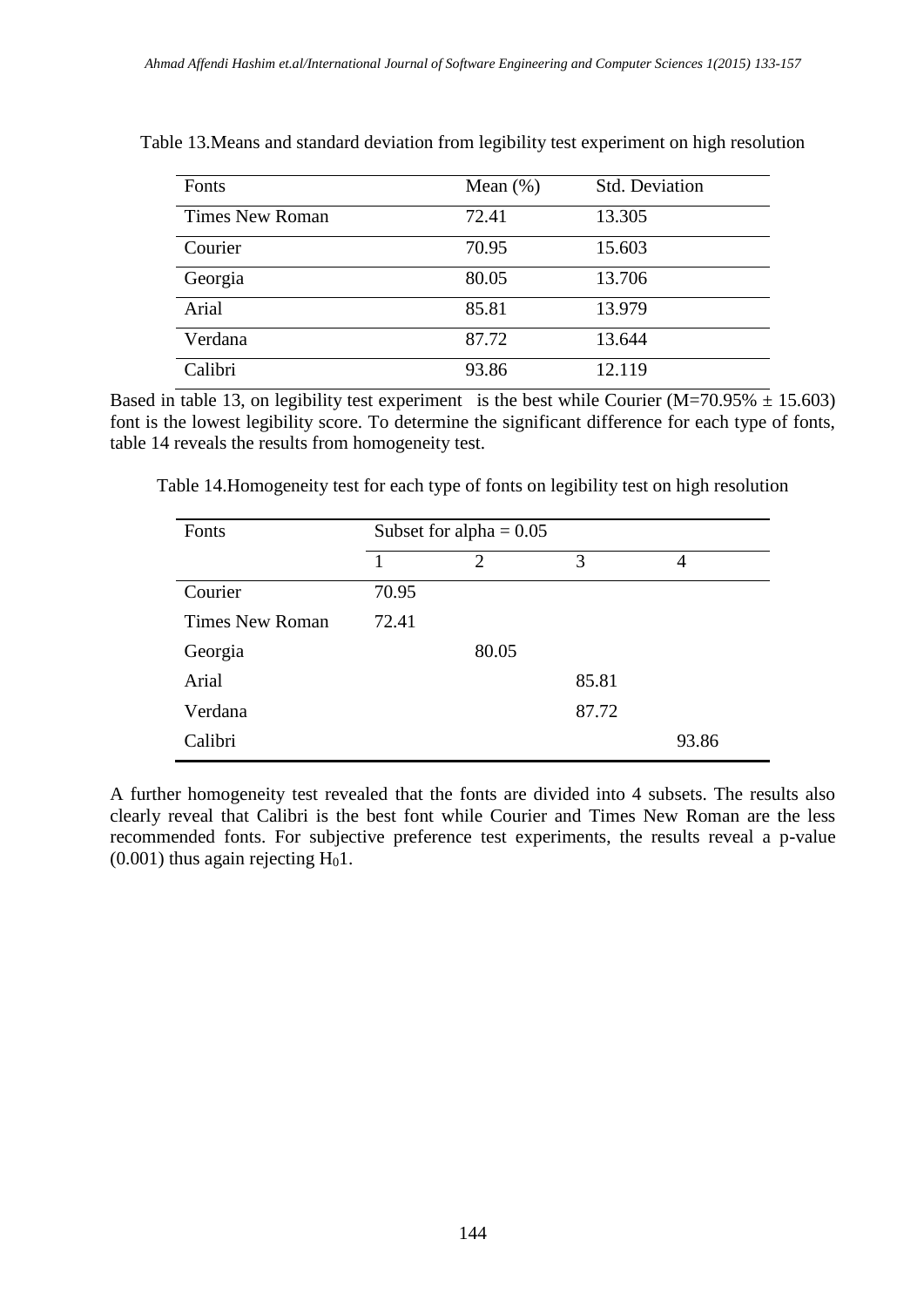| Fonts                  | Mean $(\%)$ | <b>Std. Deviation</b> |
|------------------------|-------------|-----------------------|
| <b>Times New Roman</b> | 2.76        | 0.633                 |
| Courier                | 2.84        | 0.632                 |
| Georgia                | 3.03        | 0.535                 |
| Arial                  | 2.97        | 0.602                 |
| Verdana                | 3.01        | 0.617                 |
| Calibri                | 3.03        | 0.476                 |

Table 15. Mean and SD values from subjective preference test experiment for each type of fonts on high resolution

On subjective preference test experiment (Table 15), the results reveal, Calibri (M=3.03  $\pm$  0.476) is the best, followed by Georgia, Verdana, Arial, and Courier while Times New Roman (M=2.76  $\pm$  0.663) is the lowest.

Table 16. Homogeneity test for subjective preference test experiment for each type of fonts on high resolution

| Fonts                  | Subset for alpha $= 0.05$ |                |  |
|------------------------|---------------------------|----------------|--|
|                        |                           | $\overline{2}$ |  |
| <b>Times New Roman</b> | 2.76                      |                |  |
| Courier                | 2.84                      | 2.84           |  |
| Arial                  | 2.97                      | 2.97           |  |
| Verdana                |                           | 3.01           |  |
| Georgia                |                           | 3.03           |  |
| Calibri                |                           | 3.03           |  |

Based in table 16 it is revealed that Calibri, Georgia, and Verdana are the best and recommended fonts while Times New Roman is clearly the most not recommended font. The results also reveal that all mean values when rounded to the nearest integer are 3 (Normal) on the Likert scale.

By combining both results, it is concluded that Times New Roman and Courier is the less recommended fonts while Arial, Verdana, Georgia and Calibri is the most recommended fonts. Table 4.13 shows the less legible fonts to the most legible fonts and recommended fonts.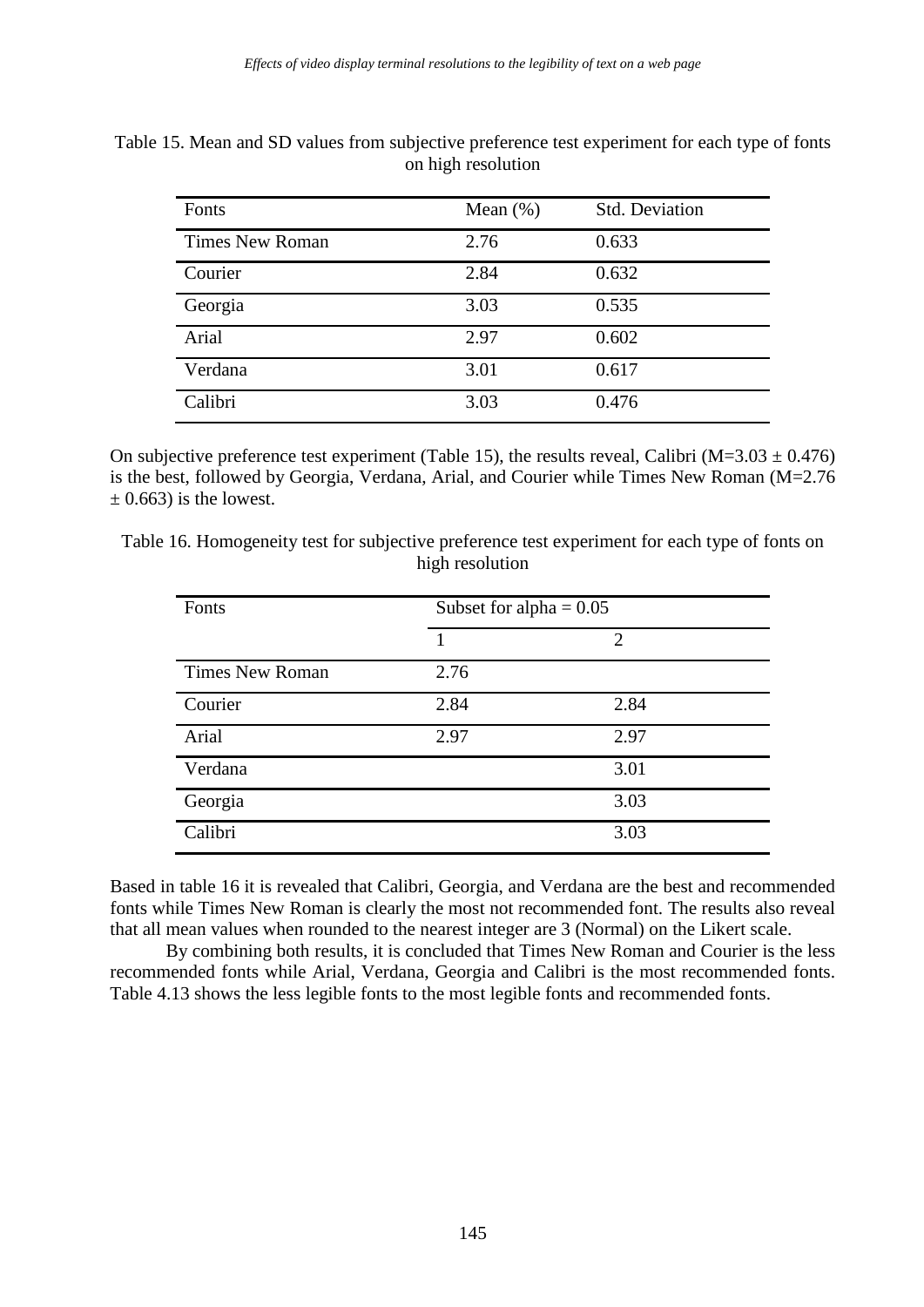

Table 17.Less legible fonts to the most legible fonts on high resolution

A comparison on a group of fonts, grouped by serif and sans serif fonts was done to investigate more on the characteristics of the fonts. *t*-test analysis were done on both legibility test and subjective preference test experiments.

| Performance Measured                                  |            | <b>Serif Fonts</b> | Serif<br>Sans<br>Fonts |
|-------------------------------------------------------|------------|--------------------|------------------------|
| Legibility test experiment $(\%)$                     | Means      | 74.49              | 89.14                  |
|                                                       | SD         | 14.765             | 13.671                 |
| Subjective<br>preference<br>experiment (likert-scale) | test Means | 2.88               | 3.01                   |
|                                                       | <b>SD</b>  | 0.610              | 0.567                  |

Table 18.Comparison between serif and sans serif fonts on high resolution

In analysis on both type of experiments, reveal p-value (less than 0.001) for legibility test experiment and p-value (0.004) for subjective preference test experiment, less than 0.05 therefore rejecting H<sub>0</sub>2. Based on the results (Table 18), sans serif (M=89.14%  $\pm$  13.671) fonts do have statistically significant advantage over serif (M=74.49%  $\pm$  14.765) fonts on legibility test experiment. Subjective preference test experiments also reveal that sans serif (M=3.01  $\pm$ 0.567) has statistically significant advantage over serif ( $M=2.88 \pm 0.610$ ).

Analysis on fonts designed for printed materials and fonts designed for on-screen viewing reveals a p-value of less than 0.001 for both experiments. These indicate that there is statistically significant advantage between both types of fonts therefore rejecting  $H_0$ 3. This concludes that, it is recommended to use fonts designed for on-screen  $(M=87.19\% \pm 14.310)$ viewing for optimal legibility compared to font designed for printed  $(M=76.38\% \pm 15.792)$ materials. Table 19 shows the comparison between both types of fonts.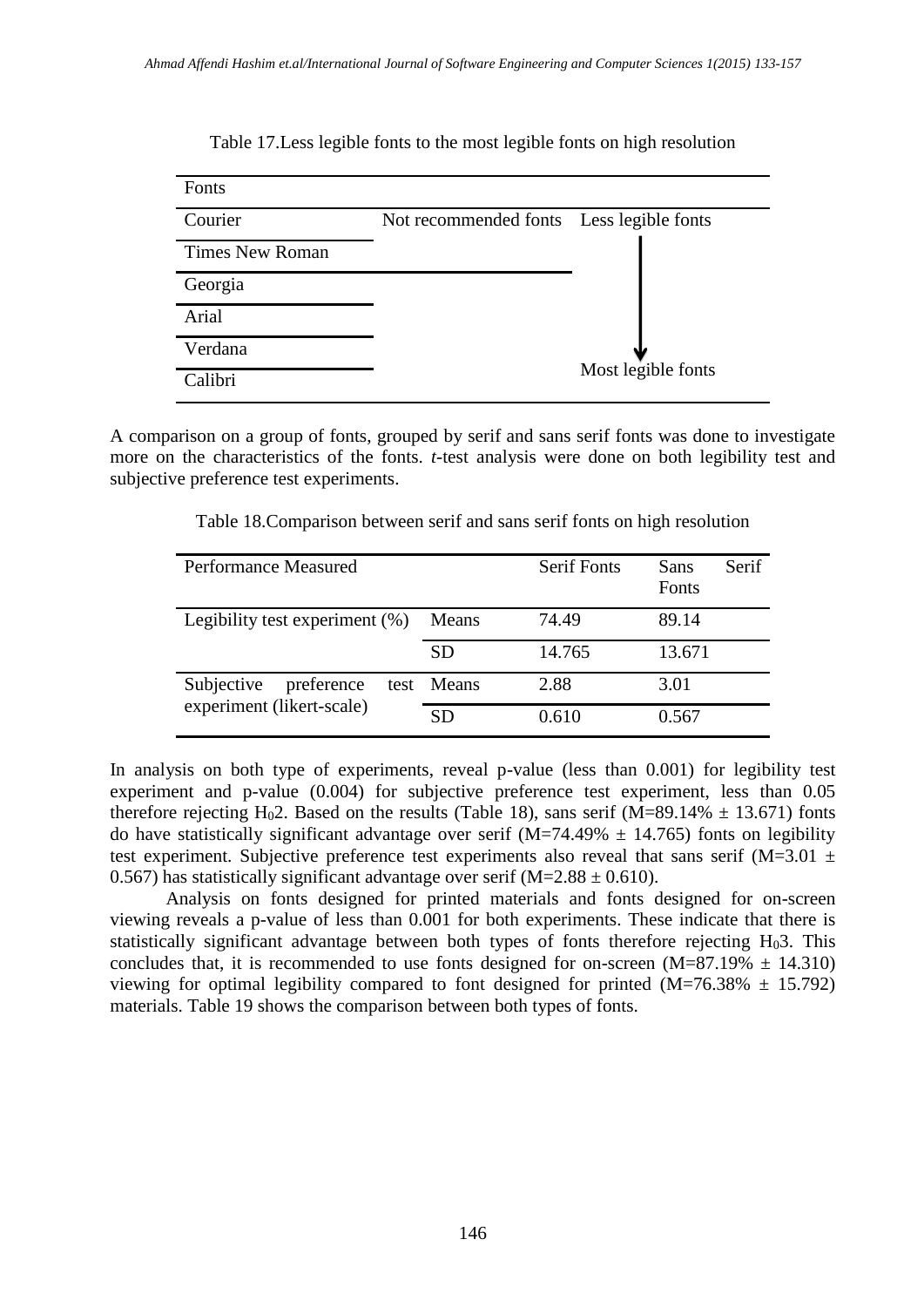| Table 19. Comparison between fonts designed for printed materials and fonts designed for on- |  |
|----------------------------------------------------------------------------------------------|--|
| screen viewing on high resolution                                                            |  |

| <b>Performance Measured</b>                                 |           | Fonts Designed Fonts Designed<br>for<br>Materials | Printed for On-Screen<br>Viewing |  |
|-------------------------------------------------------------|-----------|---------------------------------------------------|----------------------------------|--|
| Legibility test<br>experiment $(\% )$                       | Means     | 76.38                                             | 87.19                            |  |
|                                                             | <b>SD</b> | 15.792                                            | 14.310                           |  |
| Subjective preference<br>test experiment (likert-<br>scale) | Means     | 3.02<br>2.86                                      |                                  |  |
|                                                             | <b>SD</b> | 0.627                                             | 0.544                            |  |

Subjects were presented with list of fonts with different sizes for each type of font before the legibility test experiments begin. The subjects then choose which font size is the smallest and legible enough to proceed with legibility analysis of different typefaces. The results are presented in Table 20.

Table 20.Mean and SD value for font size on high resolution

| <b>Performance Measured</b> | Mean  | SD    |
|-----------------------------|-------|-------|
| Fonts Sizes (pt)            | 10.10 | 2.689 |

Table 20 reveals the result for font size analysis. Based on the results it has been revealed that, the recommended font size (M=10.10 pt  $\pm$  2.689) is a minimum of 10 pt.

Focussing on each analysis, it is revealed that the null hypothesis is being rejected in almost all analysis. Comparing the results between low and high resolution indicates some improvement in terms of legibility. On the next section, deeper analysis will be done to reveal any improvement in legibility between low and high resolution.

#### **DISCUSSION**

On the previous sections, the detail analyses for each resolution settings have been presented. In this section, the comparison between the results and the improvement on legibility due to effects of resolution will be presented and discussed.

## **HIGH RESOLUTIONS VERSUS LOW RESOLUTIONS**

On the previous sections, detail analysis for each resolution settings has been presented. In this section, the comparison between the results and the improvement on legibility due to the effects of the resolution will be presented and discussed.

However deeper analysis reveals the difference between the two resolutions. On low resolution, the difference between fonts design for printed (M=74.44%) and fonts designed for on-screen viewing (M=78.11%) is only 3.67%. While on high resolution, the difference between fonts design for printed  $(M=76.38%)$  and fonts designed for on- screen viewing  $(M=87.19%)$  is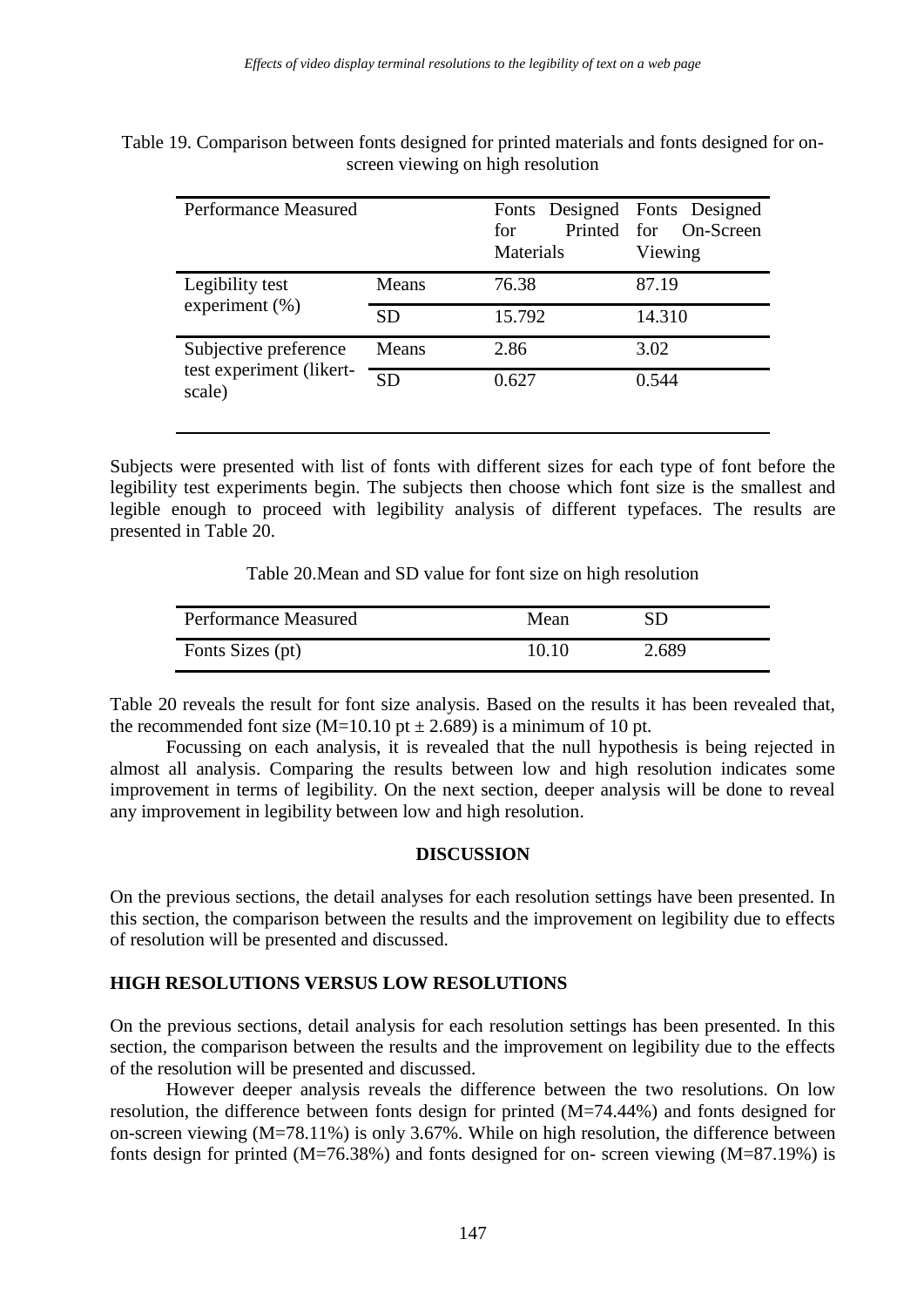increase to 10.81%. This leads to two findings: 1) The higher screen resolution does increase legibility due to increase in percentage for both type of fonts. 2) The recommended fonts type includes fonts designed for on-screenviewing due to larger difference of mean values and the mean values does increase for both type of fonts compared between the resolutions tested. Figure 6 illustrates the comparison of both types of fonts on high and low resolutions.



Figure 6.Comparison between both type fonts on high and low resolutions

Serif versus sans serif font results reveal that for low resolution, the difference is 12.49% for serif (M=70.35%) and sans serif (M=82.84%). On high resolution, the differences increase to 14.65% for serif (M=74.49%) and sans serif (89.14%). This can only concluded that both resolutions recommended sans serif fonts for optimal legibility. Figure 7 shows the difference between serif and sans serif fonts on high and low resolutions.



Figure 7. Serif versus sans serif on high and low resolution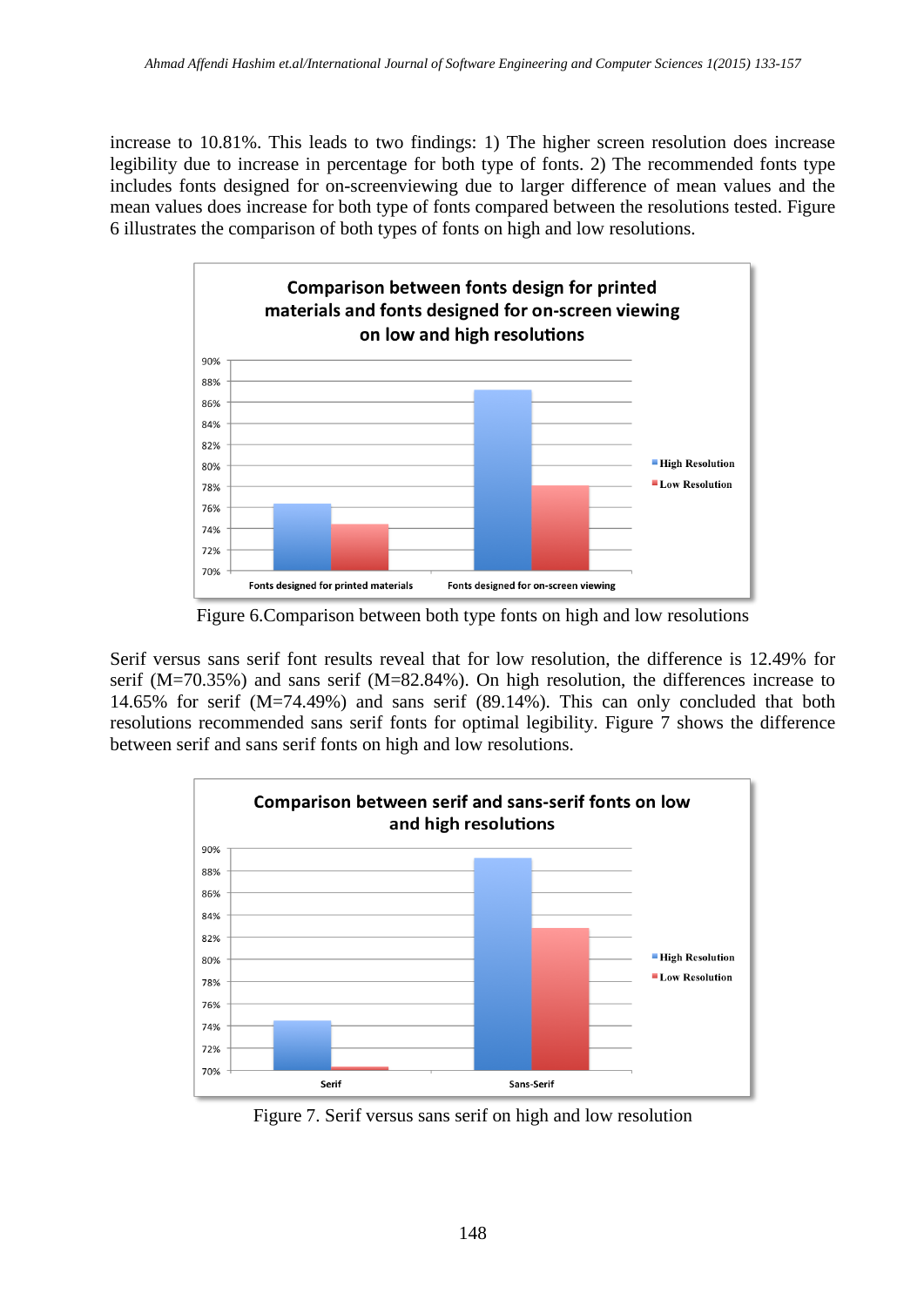On detailed analysis for each type of fonts reveal that, on high resolutions, which have almost double the amount pixels per-inch, have the advantages over the low resolution in terms of legibility performance. Figure 8 illustrates the difference for all type of fonts on both resolutions. Based on the details of the results, Georgia font has seen an improvement on high resolution. This has led to the recommendation of Georgia for high resolution but not low resolution.



Figure 8. Comparison between all fonts on high and low resolutions

## **CONCLUSION**

This study has presented a detailed analysis of web text readability and the possible effects on the resolution of VDT in the selection of the type of font and font size.Comparisons between resolutions have successfully indicated improvement on legibility.However, despite the resolution of VDT used, leads to almost twice the number of pixels in density at a resolution higher compared to the low resolution. The results did not show any significant differences to lead to any changes in the guidelines or recommendations available.As a final conclusion, the legibility of web text does be influenced significantly by the design of the fonts and sizes of fonts but not on VDT resolution. Table 21 shows the results for both resolutions derived from the results of this research.In this research, the conducted experiment has successfully explored and proved the possibility of legibility improvement derived by using higher resolution on different configuration set of the fonts and font sizes. However recent researches done, also proved colour combination for text and background also influence legibility level (Huang, 2012, Rello and Marcos, 2012 and Hashim, Abdul Majid, and A Mustafa, 2013).As an extension of this study, a possible change in the results of previous studies may occur when including VDT resolution as one of the variables in the study.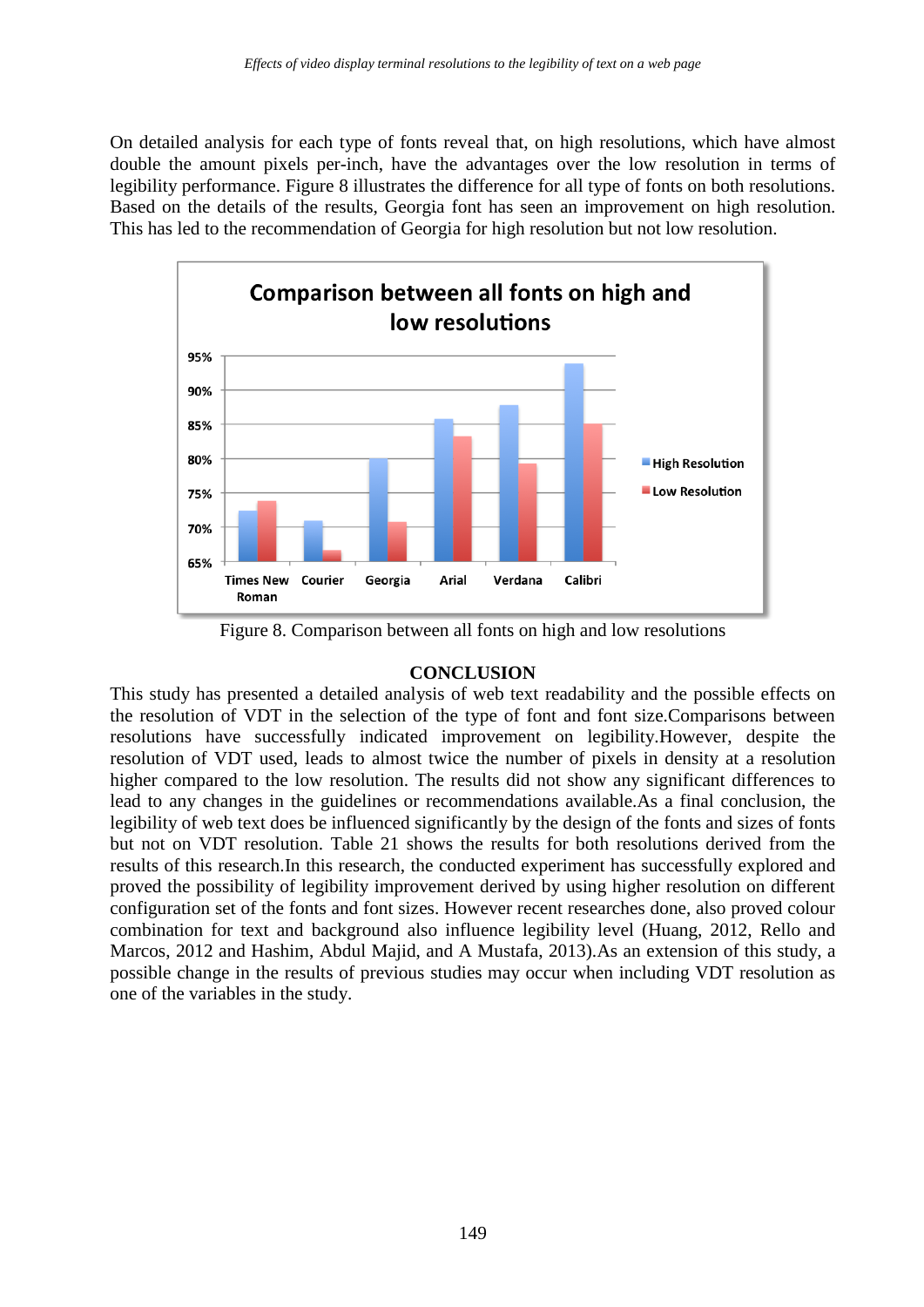| Dependant                                                                                | <b>High Resolution</b>              |                                                       |                       | Low Resolution                                        |                      |                       |
|------------------------------------------------------------------------------------------|-------------------------------------|-------------------------------------------------------|-----------------------|-------------------------------------------------------|----------------------|-----------------------|
| variables                                                                                |                                     |                                                       |                       |                                                       |                      |                       |
| Font size                                                                                | Minimum 10 pt.                      |                                                       |                       | Minimum 10 pt.                                        |                      |                       |
| Font types                                                                               | Courier                             | Not recommended                                       | Less legible          | Courier                                               | <b>Not</b>           | Less legible          |
|                                                                                          | <b>Times New</b><br>Roman           | fonts                                                 | fonts                 | Georgia                                               | recommended<br>fonts | fonts                 |
|                                                                                          | Georgia                             |                                                       |                       | <b>Times New Roman</b>                                |                      |                       |
|                                                                                          | Arial                               |                                                       |                       | Verdana                                               |                      |                       |
|                                                                                          | Verdana                             |                                                       |                       | Arial                                                 |                      |                       |
|                                                                                          | Calibri                             |                                                       | Most legible<br>fonts | Calibri                                               |                      | Most legible<br>fonts |
| Fonts design for<br>printed materials<br>versus fonts design<br>for on-screen<br>viewing |                                     | Recommended to use fonts design for on screen viewing |                       | Recommended to use fonts design for on screen viewing |                      |                       |
| Serif versus Sans<br><b>Serif Fonts</b>                                                  | Recommended to use sans serif fonts |                                                       |                       | Recommended to use sans serif fonts                   |                      |                       |

Table 21.Legibility guideline recommended based on the results from this research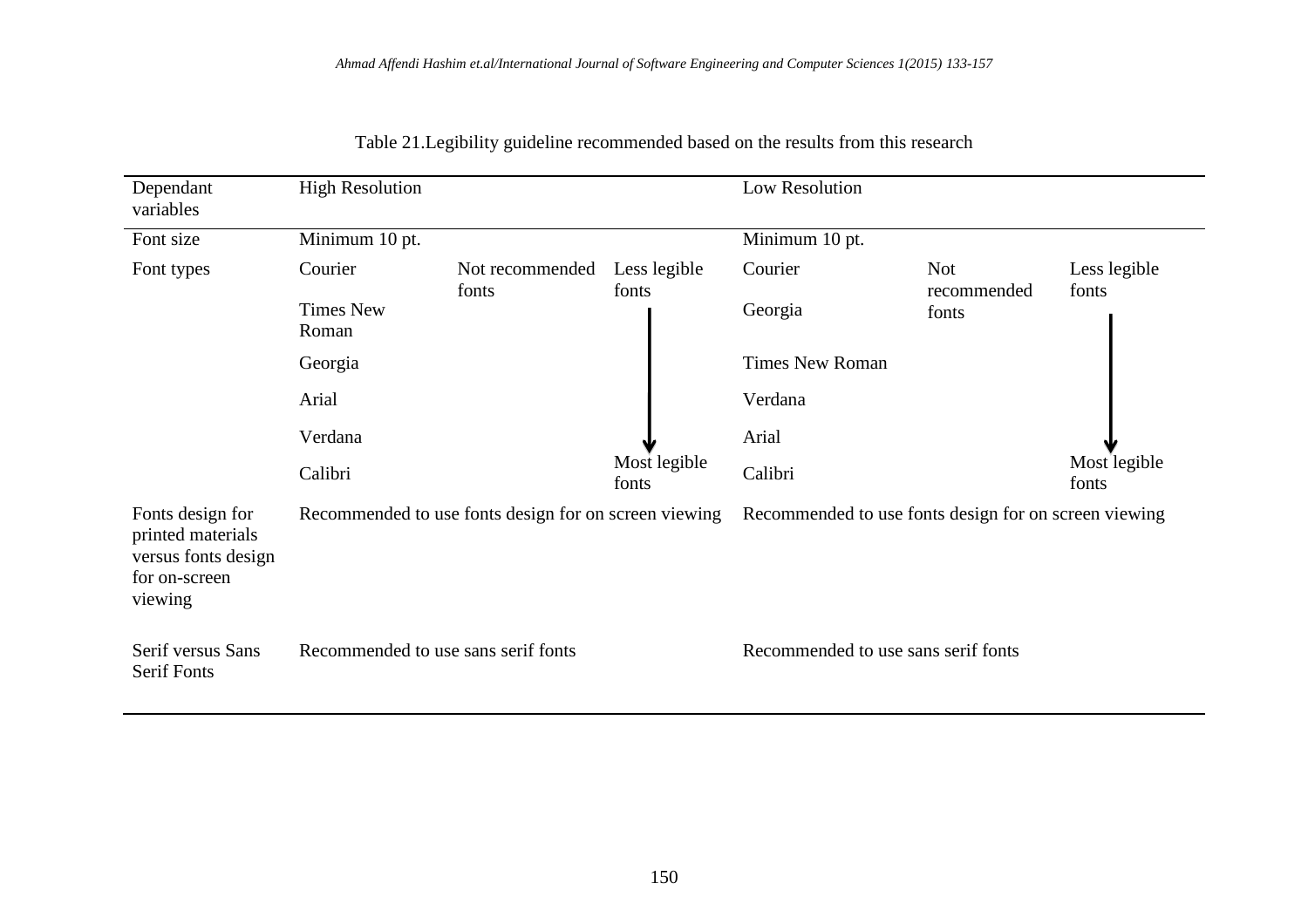#### **ACKNOWLEDGEMENT**

The author would like to thank the Universiti Malaysia Pahang - Postgraduate Research Scheme (GRS 120361) on financial assistance in this research. Thanks also Polytechnic Sultan Haji Ahmad Shah (POLISAS) especially in Mathematics, Science and Computer Department staff and students for their dedication in lab experiments.

## **REFERENCES**

- Ali, A. Z. M., Wahid, R., Samsudin, K., & Idris, M. Z. (2013). Reading on the Computer Screen: Does Font Type has Effects on Web Text Readability? International Education Studies, 6(3).
- Arditi, A., & Cho, J. (2005).Serifs and font legibility.Vision research, 45(23), 2926– 2933.
- Banerjee, J., Majumdar, D., & Pal, M. S. (2011). Readability, subjective preference and mental workload studies on young indian adults for selection of optimum font type and size during onscreen reading. Al Ameen Journal of Medical Sciences. http://www.alameenmedical.org/ajms/ArticlePDFs/AJMS.4.2.2011%20p%20131- 143.pdf (Accessed on July 1, 2014)
- Bernard, M. (2003). Criteria for optimal web design (designing for usability). Software Usability Research Laboratory. http://uwf.edu/ddawson/d3net/documents/web\_usability/optimal%20web%20desig n.pdf (Accessed on June 1, 2014)
- Bernard, M., & Mills, M. (2000, July 8). So, What Size and Type of Font Should I Use on My Website? International Computer & Instructional Technologies Symposium. http://usabilitynews.org/so-what-size-and-type-of-font-should-i-use-on-my-website/ (Accessed on June 1, 2014)
- Bernard, M., Liao, C. H., & Mills, M. (2001).The effects of font type and size on the legibility and reading time of online text by older adults (p. 175).Presented at the CHI '01 extended abstracts, New York, USA: ACM Press.
- Bernard, M., Lida, B., Riley, S., & Janzen, K. (2002, January 10). A Comparison of Popular Online Fonts: Which Size and Type Is Best? International Computer & Instructional Technologies Symposium. http://usabilitynews.org/a-comparison-ofpopular-online-fonts-which-size-and-type-is-best/ (Accessed on June 1, 2014)
- Beymer, D., Russell, D. M., & Orton, P. Z. (2005). Wide vs. Narrow Paragraphs: An Eye Tracking Analysis. In M. F. Costabile& F. Paternò (Eds.), Human-Computer Interaction - INTERACT 2005 (Vol. 3585, pp. 741–752). Berlin, Heidelberg: Springer Berlin Heidelberg.
- Beymer, D., Russell, D., & Orton, P. (2008).An eye tracking study of how font size and type influence online reading (Vol. 2, pp. 15–18). Presented at the British Computer Society Conference on Human-Computer Interaction, British Computer Society.
- Bhatia, S. K., Samal, A., Rajan, N., &Kiviniemi, M. T. (2011).Effect of font size, italics, and colour count on web usability.International Journal of Computational Vision and Robotics, 2(2), 156.
- Boyarski, D., Neuwirth, C., Forlizzi, J., &Regli, S. H. (1998). A study of fonts designed for screen display (pp. 87–94). Presented at the the SIGCHI conference, New York, New York, USA: ACM Press
- Camnalbur, M., &Mutlu, D. (2011, September 24). REVIEW ABOUT FONT TYPOGRAPHY ON INSTRUCTIONAL DESIGN. International Computer &Instructional Technologies Symposium.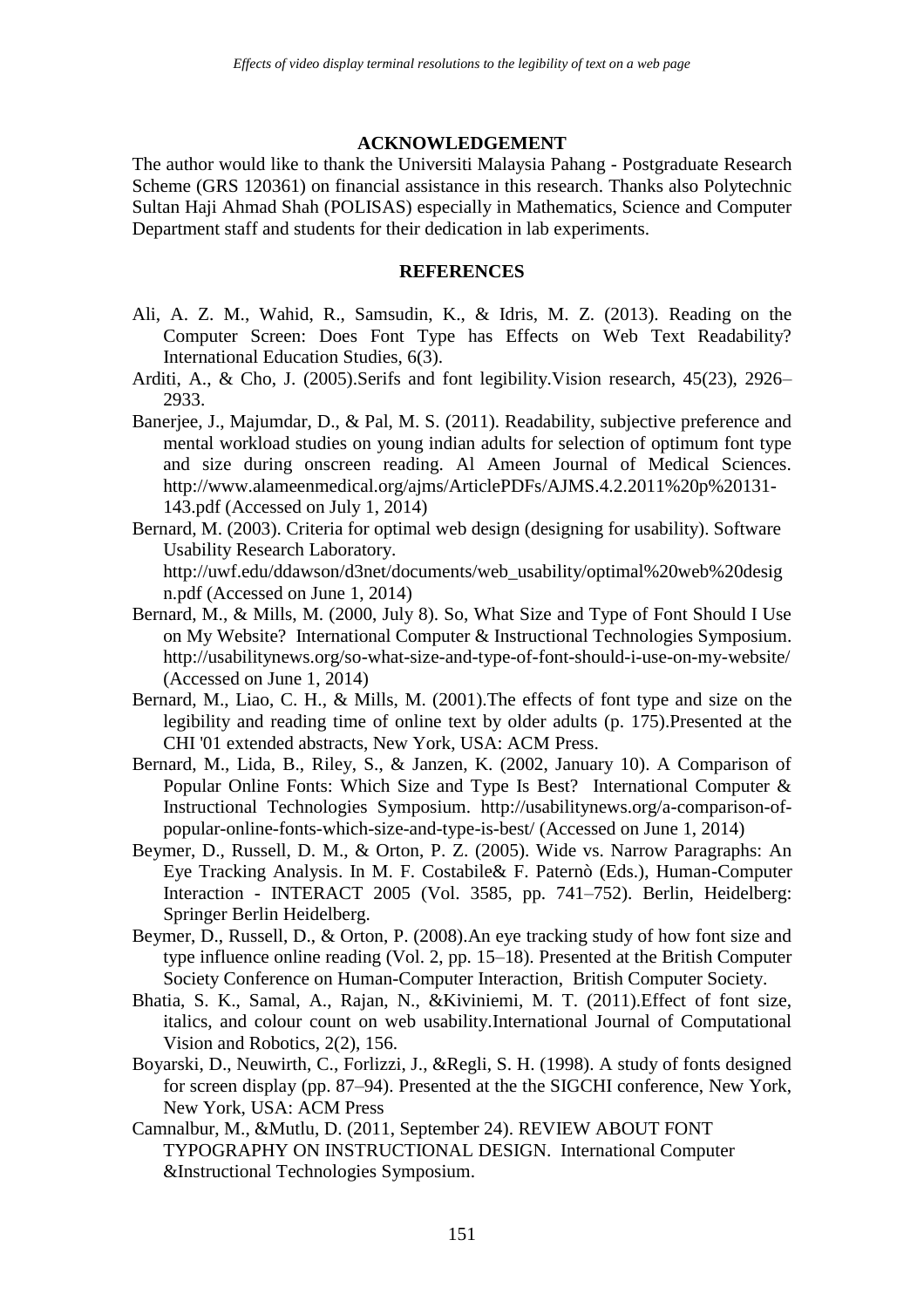http://web.firat.edu.tr/icits2011/papers/27872.pdf (Accessed on June 1, 2014)

- Chaparro, B. S., Shaikh, A. D., &Chaparro, A. (2006).The Legibility of Cleartype Fonts (Vol. 50, pp. 1829–1832). Presented at the Proceedings of the Human Factors and Ergonomics Society Annual Meeting.
- Duckett, P. (2002). Envisioning Story: The Eye Movements of Beginning Readers. Literacy Teaching and Learning, 7, 77–89.
- Erdogan, Y. (2008). Legibility of websites which are designed for instructional purposes.World Applied Sciences Journal. http://www.idosi.org/wasj/wasj3(1)/13.pdf?origin=publication\_detail (Accessed on June 20, 2013)
- Hashim, A. A., Abdul Majid, M., & A Mustafa, B. (2013). Legibility of Web Page on Full High Definition Display (pp. 521–524). Presented at the Advanced Computer Science Applications and Technologies (ACSAT), 2013 International Conference on.
- Hill, A., &Scharff, L. V. (1997).Readability of websites with various foreground/background color combinations, font types and word styles. http://www.mmeissner.de/AHNCUR.html (Accessed on March 17, 2014)
- Hojjati, N., &Muniandy, B. (2014, April).The Effects of Font Type and Spacing of Text for Online Readability and Performance.Contemporary Educational Technology. http://www.cedtech.net/articles/52/525.pdf (Accessed on July 1, 2014)
- Huang, S.-M. (2012). The rating consistency of aesthetic preferences for iconbackground color combinations. Applied Ergonomics, 43(1), 141–150.
- Ivory, M. Y., & Hearst, M. A. (2002).Improving Web site design.IEEE Internet Computing, 6(2), 56–63.
- Kim, J.-Y., Min, S.-N., Subramaniyam, M., & Cho, Y.-J.(2014). Legibility difference between e-books and paper books by using an eye tracker. Ergonomics, 57(7), 1102–1108
- Li, Y., &Suen, C. Y. (2010).Typeface personality traits and their design characteristics (pp. 231–238). Presented at the the 8th IAPR International Workshop, New York, New York, USA: ACM Press.
- Mackiewicz, J. (2006). Audience Perceptions of Fonts in Projected PowerPoint Text Slides (pp. 68–76). Presented at the 2006 IEEE International Professional Communication Conference, Saratoga Springs, NY: IEEE.
- McCarthy, M. S., &Mothersbaugh, D. L. (2002). Effects of typographic factors in advertising-based persuasion: A general model and initial empirical tests. Psychology and Marketing, 19(7-8), 663–691.
- Mills, C. B., & Weldon, L. J. (1987).Reading text from computer screens.ACM Computing Surveys, 19(4), 329–357.
- Moret-Tatay, C., &Perea, M. (2011). Do serifs provide an advantage in the recognition of written words? Journal of Cognitive Psychology, 23(5), 619–624.
- Morkes, J., & Nielsen, J. (1997, July 1). Concise, SCANNABLE, and Objective: How to Write for the Web. http://www.nngroup.com/articles/concise-scannable-andobjective-how-to-write-for-the-web/ (Accessed on June 1, 2014)
- Nielsen, J. (2008, May 6). How Little Do Users Read? nngroup.com. http://www.nngroup.com/articles/how-little-do-users-read/ (Accessed on June 1, 2014)
- Nielsen, J., &Pernice, K. (2010).Eyetracking Web Usability.New Riders.